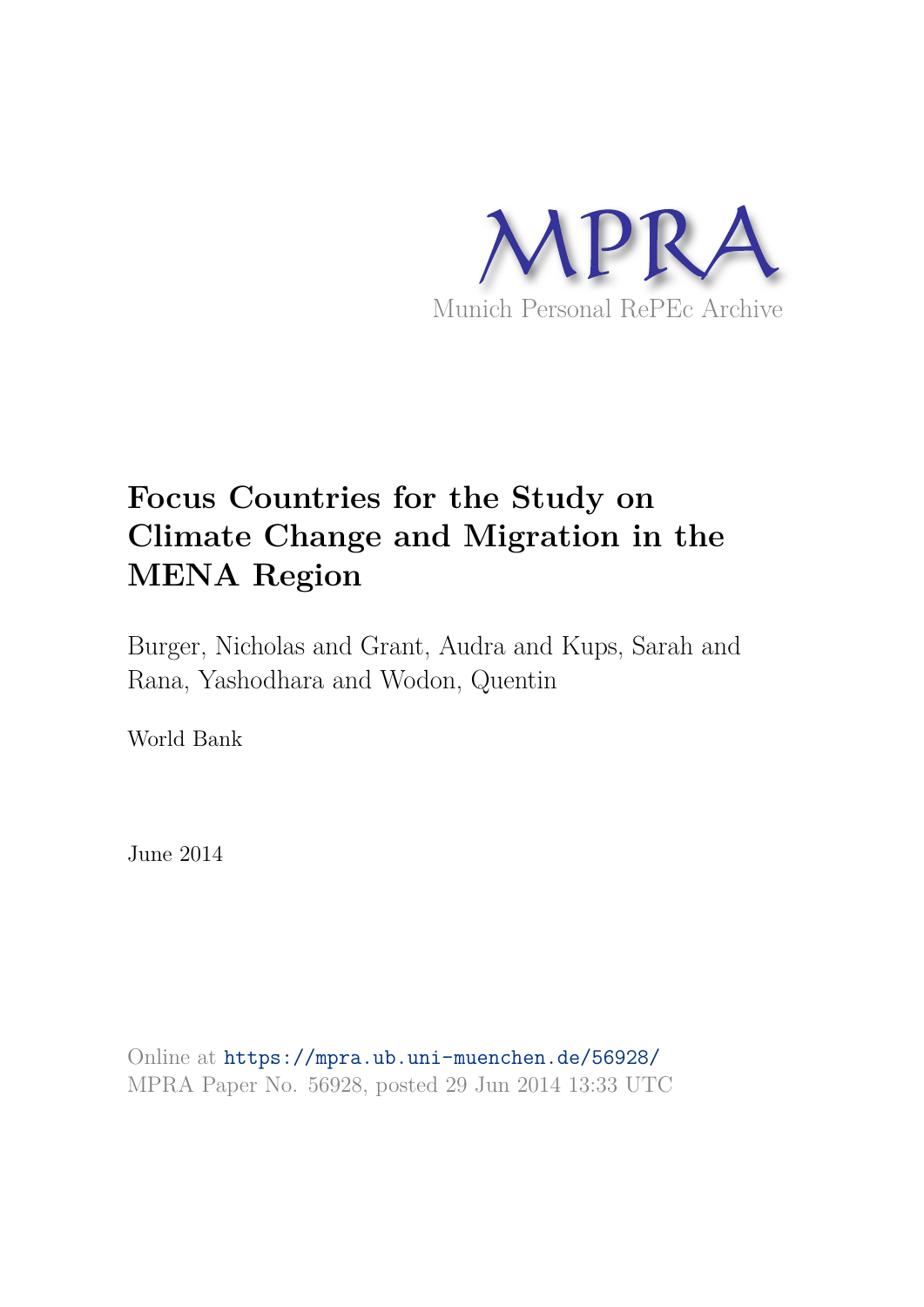# **Focus Countries for the Study on Climate Change and Migration in the MENA Region**

Nicholas Burger, Audra Grant, Sarah Kups, Yashodhara Rana, and Quentin Wodon

June 2014

This paper is forthcoming in:

Wodon, Q., A. Liverani, G. Joseph and N. Bougnoux, 2014 editors, *Climate Change and Migration: Evidence from the Middle East and North Africa*, Washington, DC: The World Bank.

#### **Abstract**

*This study aims to be relevant for the MENA region as a whole, but it focuses on five countries - Algeria, Egypt, Morocco, Syria, and Yemen, and in many (but not all) cases on specific geographic areas within each of the five countries. After a brief introduction, this chapter outlines the reasons that led to the choice of the five focus countries. Next, to provide contextual background for the study, the chapter provides an introductory discussion of climate and migration patterns in each of the five countries, and of the policy and institutional context in which discussions on climate change take place.*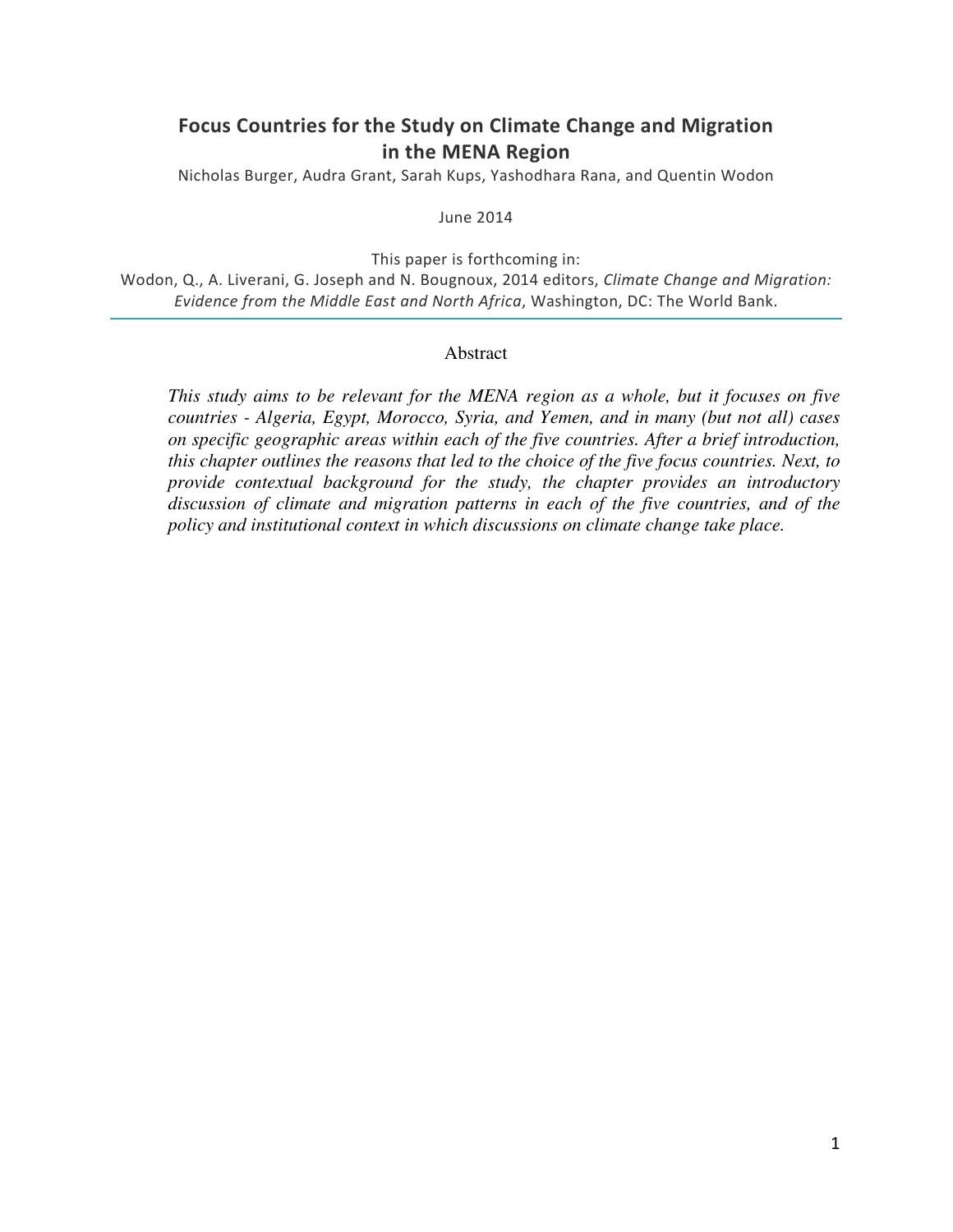#### **1. Introduction**

This study is about the impact of climate change on households, their coping mechanisms and their adaptation strategies, and especially migration. Migration decisions are influenced by a wide range of considerations related to climate change, including the risks of extreme weather events such as floods and droughts and the destruction they may cause, as well as the indirect effects of these and other events, such as lower agricultural yields, lack of water, and the health effects of excess temperatures. Understanding how climate change may impact migration is important to inform not only government and other programs to help households cope with and adapt to climate change, but also a wide range of investment decisions which must anticipate future patterns of mobility and settlements. Yet to-date relatively little is known about the extent to which households are affected by climate change in the MENA region, and whether climate change and extreme weather events have a large impact on migration decisions.

While this study aims to be relevant for the MENA region as a whole, it focuses on five countries - Algeria, Egypt, Morocco, Syria, and Yemen. In that context, the objective of this chapter is twofold. First, the chapter lays out the reasons that led to the choice of the five focus countries. The aim was to select countries which (1) had a large population to ensure that findings from the study to be illustrative (but not representative) of the relationships between climate change and migration for a large share of the MENA population; (2) were affected by changes in weather patterns and the environment, especially in terms of the frequency of droughts; (3) represented a wide array of socio-economic contexts in terms of the countries' levels of development, but with an emphasis on some of the poorer countries where the impact of climate change on households may be largest; (4) had other available data sources such as other household surveys or census data which could be used for complementary analysis<sup>[1](#page-2-0)</sup>.

Second, the chapter provides contextual background information on each of the five countries selected for the study. Information is provided first on traditional patterns of international and domestic migration in each country, and next on some of the challenges that the country is facing regarding climate change as well as the institutional framework in which policies related to climate change are being considered, and some of the programs and policies that have been adopted by the government as well as by non-governmental actors in this area.

The structure of the chapter is as follows. Section 2 outlines the reasons that led to the choice of the five focus countries. The next five sections provide contextual background for the study on each of the five focus countries. A brief conclusion follows.

### **2. Criteria for the Choice of Focus Countries**

.

As mentioned in the introduction, four criteria guided the choice of the focus countries in which new data were collected. This section explains and reviews each of these four criteria.

Consider first population size. Table 1 provides population data for the top ten Arab countries by population size as of July 2012 according to UN estimates, as well as other variables such as population growth. Egypt, Algeria, and Morocco are the three most populated countries in the region, and are part of our sample of focus countries. Yemen and Syria rank seventh and eighth on the list. We did not choose Iraq because of the on-going tensions within the country. Sudan was not selected because administratively, it belongs to the sub-Saharan Africa region of the World Bank, and not to the Middle East and North Africa Region. Saudi

<span id="page-2-0"></span> $<sup>1</sup>$  In addition, the choice of countries was also informed by the on-going dialogue on issues related to climate change</sup> and migration between the countries and World Bank and the Agence Française de Développement, so that the study would be both welcome and more likely to be used.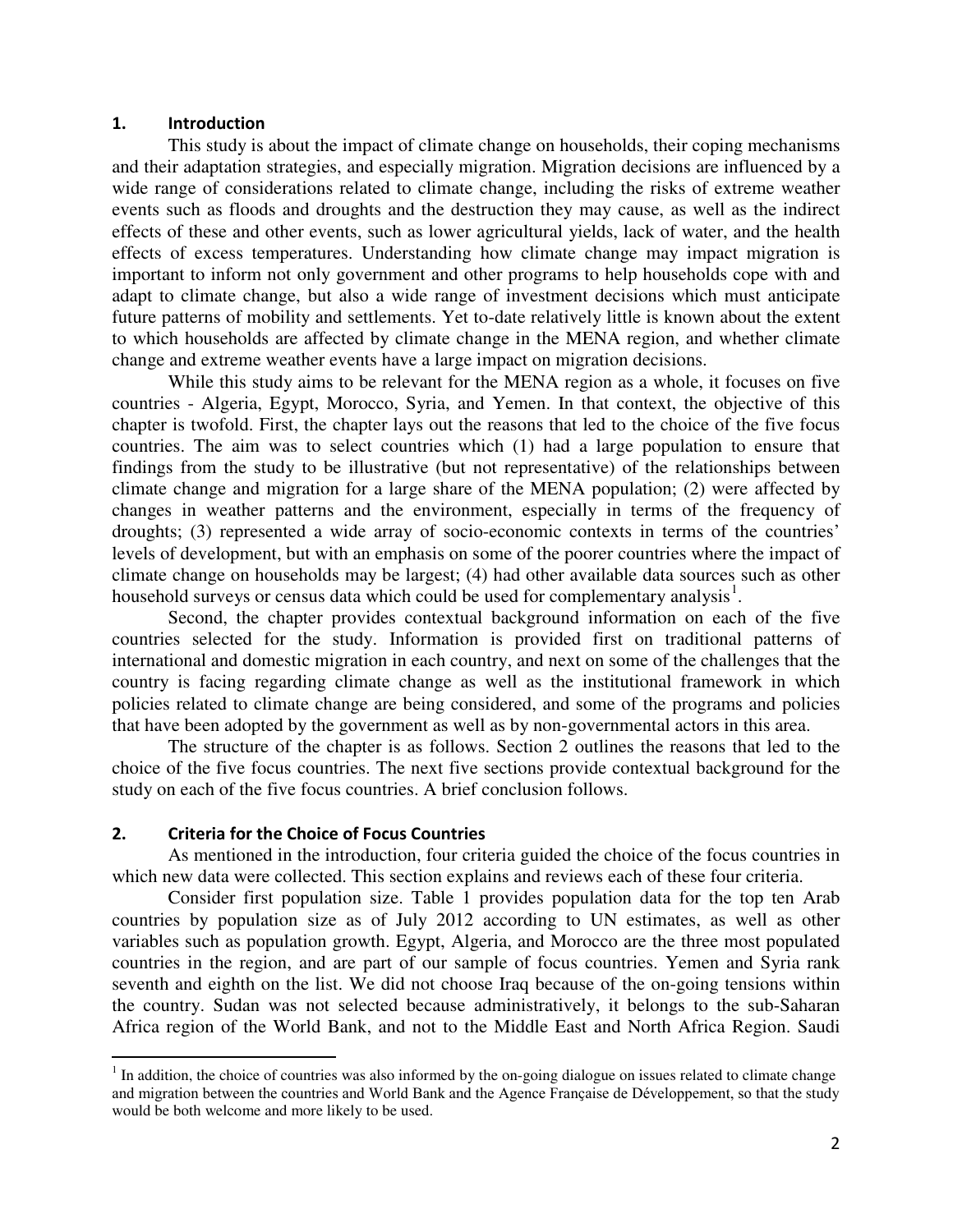Arabia was not considered because it is much wealthier (and less agrarian) than the other countries, and thereby has much more resources at its disposal to cope with and adapt to climate change. Iran is not listed in table 1 because it is usually not considered as an Arab country<sup>[2](#page-3-0)</sup>.

| -<br>Rank      | Country      | Population<br>in 2012 | Regional<br>Share $(\% )$ | Growth<br>$(\%)$ | Annual<br>increase | Doubling<br>time (years) |
|----------------|--------------|-----------------------|---------------------------|------------------|--------------------|--------------------------|
| 1              | Egypt        | 83,958,000            | 22.55                     | 1.72             | 1,444,000          | 41                       |
| 2              | Algeria      | 36,486,000            | 9.80                      | 1.41             | 514,000            | 50                       |
| 3              | Morocco      | 32,599,000            | 8.75                      | 1.01             | 329,000            | 69                       |
| $\overline{4}$ | Iraq         | 31,129,225            | 9.05                      | 3.18             | 1,072,000          | 22                       |
| 5              | Sudan        | 30,894,000            | 12.28                     | 2.44             | 1,116,000          | 29                       |
| 6              | Saudi Arabia | 28,705,000            | 7.71                      | 2.21             | 634,000            | 32                       |
| 7              | Yemen        | 25,569,000            | 6.87                      | 3.10             | 793,000            | 23                       |
| 8              | Syria        | 21,118,000            | 5.67                      | 1.70             | 359,000            | 41                       |
| 9              | Tunisia      | 10,705,000            | 2.87                      | 1.05             | 112,000            | 66                       |
| 10             | Somalia      | 9,797,000             | 2.63                      | 2.51             | 246,000            | 28                       |
| Arab world     | Total        | 372,370,000           | 100.00                    | 2.02             | 7,534,000          | 35                       |

**Table 1: Population Data for the Most Populated Arab Countries, 2012** 

Source: United Nations population estimates.

.

Consider next vulnerability to climate change. As will be clear in subsequent chapters, while some households in the areas of focus of the study have been or are likely to be affected by floods, many more are affected by droughts. Without downplaying the threat of floods, the population affected by droughts is much larger. An analysis of vulnerability to droughts with a special focus on Syria, but with comparative data for other MENA countries was recently conducted by the Arab Center for the Studies of Arid Zones and Dry Lands and the United Nations Secretariat of the International Strategy for Disaster Reduction Regional Office for Arab States (ACSAD and ISDR, 2011). On the basis of data on drought frequency and consecutive droughts**,** the authors estimate that 69.1% of the area of the Arab region is not vulnerable to droughts, 14.45 percent has a low level of vulnerability, 10.98 percent is moderately vulnerable and 5.47 percent is highly vulnerable.

As shown in table 2, some of the countries most vulnerable to droughts are Syria (especially the north eastern area), Sudan (southern area), Tunisia (northern area), Algeria (northern area), Morocco (northern area), Somalia (north eastern area), Iraq (north eastern area), Saudi Arabia (north eastern area), and Yemen. The focus countries were chosen in part in order to represent conditions in different parts of the region, with Algeria and Morocco being part of the Maghreb, Egypt belonging to the Central Region, Syria located in the Mashreq and Yemen located in the Arabian Peninsula. Four of the five countries are among the most vulnerable to droughts in the region, and Egypt was chosen as the largest country in the Central Region and more generally in the Arab world, as discussed earlier. The ACSAD-ISDR study also emphasizes the fact that the drought vulnerable areas tend to be highly populated, with an estimated 54.69 million people living in areas under high stress from drought vulnerability, and another 91.3 million in areas moderately vulnerable to droughts.

<span id="page-3-0"></span> $2$  It is customary to consider four criteria when defining the Arab world: language, ancestry, religion, and culture. On all four counts, Iran does not conform to the characteristics associated with the Arab world.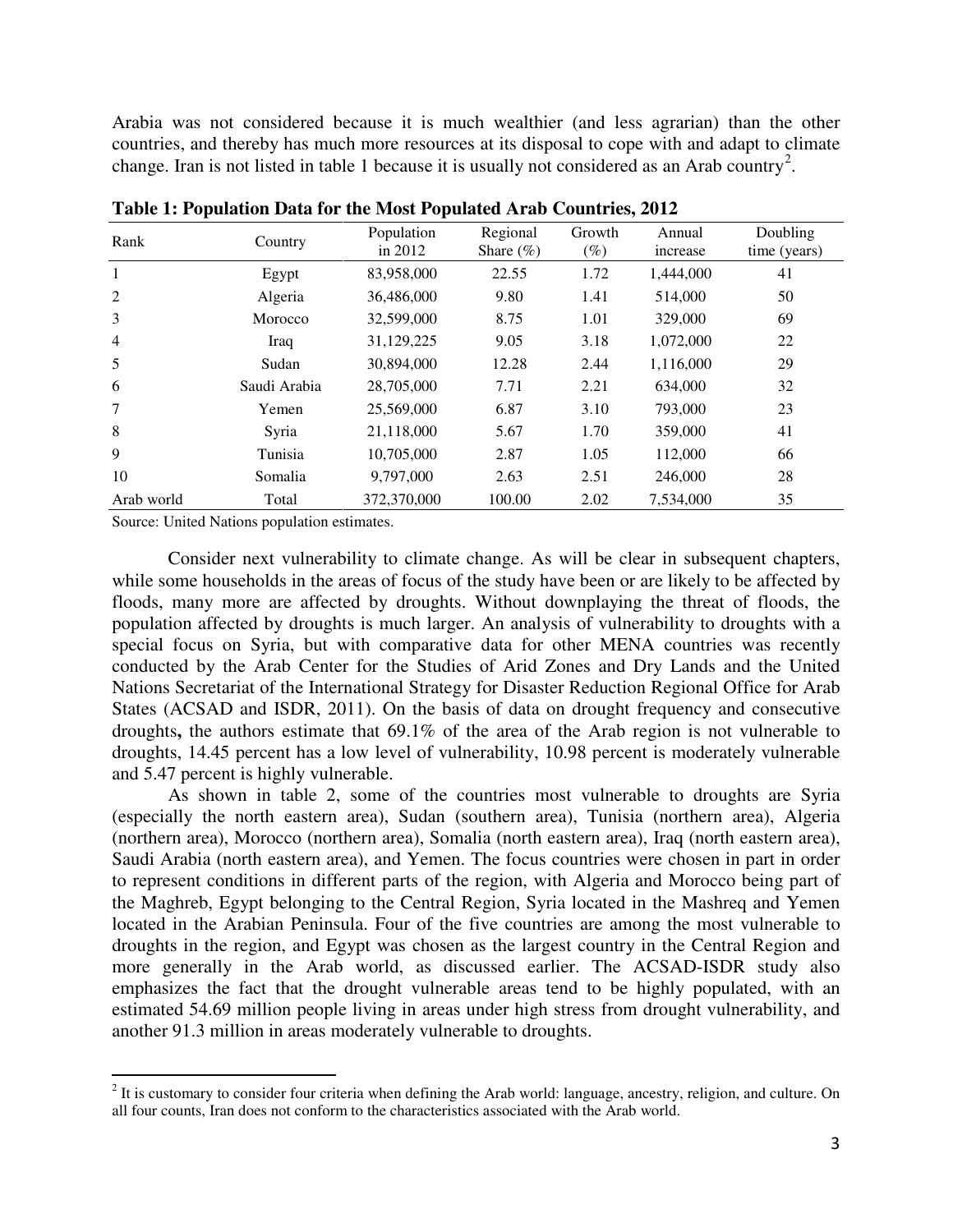Consider third levels of socio-economic development. The principle guiding the choice of countries was to focus on middle and low income countries, because these countries tend to have fewer means at their disposal than high income countries to be able to cope with and adapt to climate change (higher income countries are also of course affected by climate change, and often in dramatic ways, but their resources make it easier to protect the population from some of the damaging effects of extreme weather shocks). Also, middle and low income countries are more likely than high income countries to have net emigration flows internationally.

Our five focus countries include four middle income countries - Algeria (with a per capita GDP of US\$ 764[3](#page-4-0) in 2011 in US\$<sup>3</sup>), Egypt (per capita GDP US\$ 5547 in 2011), Syria (per capita GDP of US\$ 4741 in 2010) and Morocco (per capita GDP of US\$ 4373 in 2011), but they also include a much poorer country – Yemen, with a per capita GDP of only US\$ 2060 in 2011 (all figures are from the World Bank's World Development Indicators). Differences in standards of living can also be illustrated through the under-five mortality rate in the various countries. The lowest rate is for Syria, at 15.3 per 1,000 live births, followed by Egypt (21.1 per 1,000 live births), Morocco (35.5 per 1,000 live births), and Algeria (36 per 1,000 live births). The rate is much higher in Yemen, at 76.5 per 1,000 live births.

|                       | Area in squared   | <b>High</b>          | <b>Medium</b> | Low           | N <sub>0</sub> |
|-----------------------|-------------------|----------------------|---------------|---------------|----------------|
| Country               | <b>Kilometers</b> | <b>Vulnerability</b> | vulnerability | vulnerability | vulnerability  |
| Algeria               | 2,381,741         | 4.53%                | 7.11%         | 9.62%         | 78.74%         |
| Libya                 | 1.759.540         | 0.55%                | 1.66%         | 6.07%         | 91.72%         |
| Mauritania            | 1,030,700         | 1.42%                | 5.41%         | 13.27%        | 79.90%         |
| Morocco               | 712,550           | 7.79%                | 17.51%        | 29.75%        | 44.95%         |
| Tunisia               | 163,610           | 9.82%                | 27.52%        | 14.55%        | 48.10%         |
| Maghreb               | 6,048,141         | 3.37%                | 7.01%         | 11.71%        | 77.90%         |
| Djibouti              | 23,200            | 11.73%               | 14.58%        | 23.97%        | 49.72%         |
| Egypt                 | 1,001,450         | 0.43%                | 1.61%         | 7.71%         | 90.24%         |
| Somalia               | 637,657           | 7.37%                | 47.28%        | 25.14%        | 20.21%         |
| Sudan                 | 2,505,813         | 10.02%               | 11.70%        | 17.72%        | 60.56%         |
| <b>Central Region</b> | 4,168,120         | 7.32%                | 14.73%        | 16.49%        | 61.46%         |
| Iraq                  | 438317            | 21.00%               | 31.47%        | 20.86%        | 26.68%         |
| Jordan                | 89,342            | 2.69%                | 8.56%         | 14.15%        | 74.60%         |
| Lebanon               | 10,400            | 17.13%               | 25.67%        | 16.45%        | 40.75%         |
| Syria                 | 185,180           | 26.69%               | 36.96%        | 14.58%        | 21.76%         |
| Palestine             | 6,220             | 8.72%                | 36.85%        | 14.69%        | 39.74%         |
| Mashreq               | 729459            | 20.04%               | 30.02%        | 18.33%        | 31.61%         |
| Bahrain               | 741               |                      |               |               |                |
| Kuwait                | 17,818            | 11.46%               | 43.03%        | 27.79%        | 17.72%         |
| Oman                  | 309,500           | $0.68\%$             | $2.67\%$      | 11.92%        | 84.73%         |
| Oatar                 | 11,586            | 0.00%                | 40.48%        | 27.00%        | 32.52%         |
| Saudi Arabia          | 2,149,690         | 2.91%                | 7.85%         | 17.13%        | 72.11%         |
| <b>UAE</b>            | 83,600            | 0.99%                | 2.75%         | 11.75%        | 84.51%         |
| Yemen                 | 527,968           | 5.24%                | 9.73%         | 13.52%        | 71.51%         |
| Arabian Peninsula     | 3,100,903         | 3.07%                | 7.84%         | 15.95%        | 73.14%         |
| <b>TOTAL</b>          | 14,046,623 5      | $0.34\%$             | 10.68%        | 14.41%        | 69.57%         |

Source: ACSAD and ISDR (2011).

 $\overline{a}$ 

<span id="page-4-0"></span><sup>&</sup>lt;sup>3</sup> In 2005 US\$, adjusting for purchasing power parity.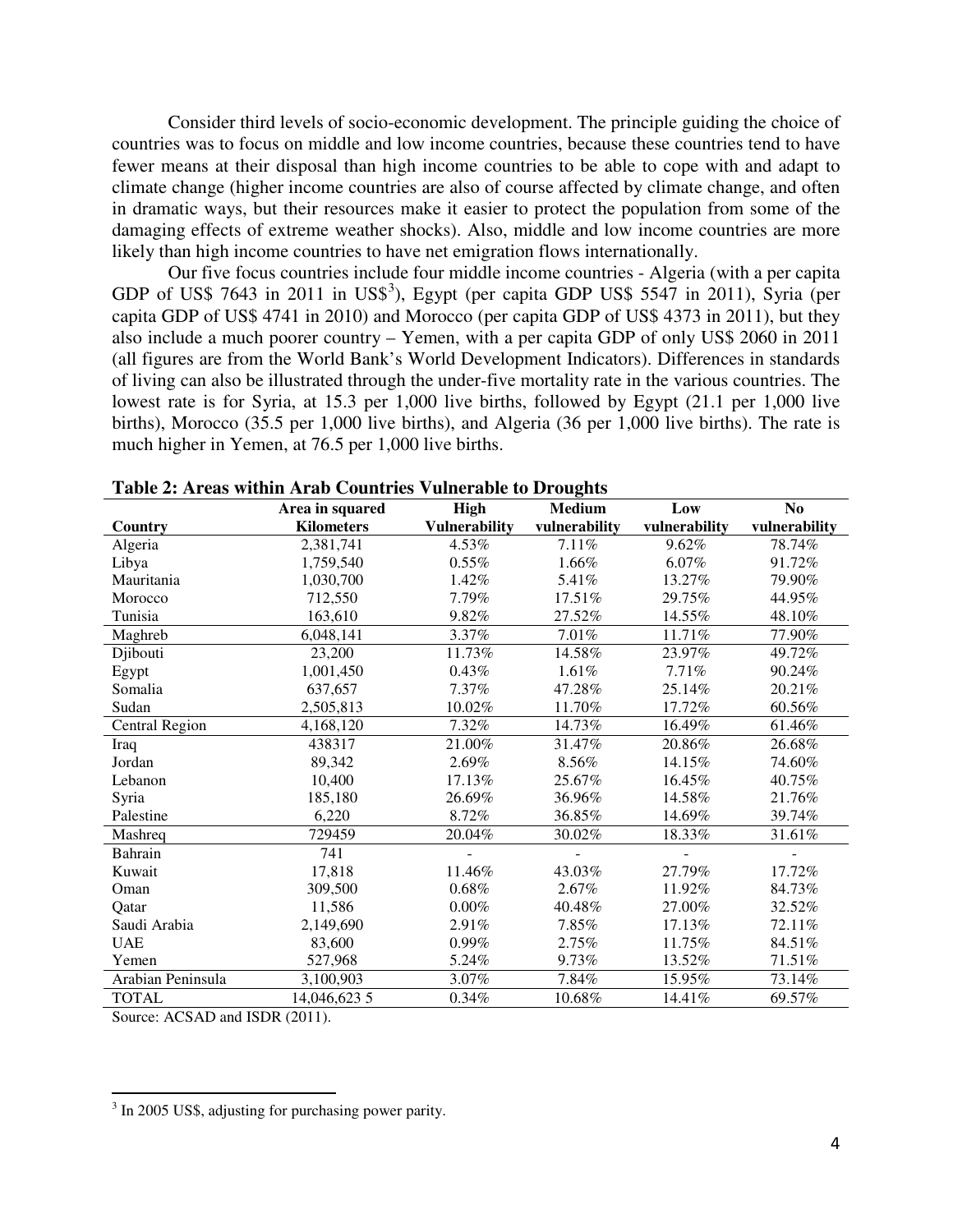Consider finally the availability of other data sources. Much of the work conducted for this study is based on data newly collected, but where feasible we also relied on existing data. Two of the five countries presented an opportunity of using existing data. First, Morocco had just implemented a national Household and Youth Survey between December 2009 and March 2010. The survey included data on migration as well as on various shocks affecting households and their ability to cope with these shocks. Fortunately, just before the survey went to the field, we were able to add a few questions to guide the analysis of climate change and migration. Second, we had at our disposal the latest census and the latest national integrated household survey for Yemen. These national datasets for Morocco and Yemen made it feasible to conduct analysis for the countries as a whole, thereby complementing the analysis of specific areas within the five countries on the basis of the data collected specifically for this study.

Overall, the combination of these four considerations together with information on the on-going dialogue between the World Bank, the Agence Française de Développement, and the various country governments, led to the choice of these five specific countries for the study. In what follows, we provide an introductory discussion of climate change and migration in each of the countries.

#### **3. Algerian Context**

As mentioned in the introduction, this section and the four sections that follow provide a brief discussion of migration and climate related topics in each of the five countries of focus. Starting with Algeria, consider first international migration. France has long been the primary external destination for Algerian emigrants. This continued to be true throughout the 1954-1962 War of Independence, and after the war, over one million Algerians who had fought on the French side moved to France. In 1973, the Algerian government formally suspended migration to France. The government viewed migration as a form of post-colonial dependence and anticipated sufficient labor demand from the petroleum sector (de Haas, 2007). Under this policy, mass labor migration was terminated but family reunification migration continued. Over the last decade, more Algerians, in particular highly-skilled individuals, have moved to a more diverse set of destination countries, in particular to Spain (Di Bartolomeo, Jaulin, and Perrin, 2010). In 2002, it was estimated that 1.3 million individuals (4.2 percent of the population) were living outside of the country. Approximately 85 percent of these emigrants were living in France and an additional eight percent in other European Union countries. By 2008, the number of emigrants has fallen to below 900,000 however. Since emigration flows increased over the same time period, this seems to imply that many Algerians chose to return to their home country.

Algeria has also become a destination for immigrants from sub-Saharan Africa (Sekkai, 2008), and special immigrant groups, such as Chinese workers working for Chinese companies (Temlali, 2010). Overall, there were around 100,000 foreigners living legally in the country in 2008 and probably three times as many illegal immigrants and refugees, most of them Sahrawis who fled from West Sahara in 1975 and 1976. Probably around 40 percent of foreign migrants see Algeria as their final destination, another 40 percent see it as a transit station on their way to Europe, and the remainder are refugees or immigrants who would like to return to their home country but currently don't have the means to do so (Temlali, 2010).

Internal migration within Algeria takes place primarily between rural areas and mid-sized towns, rather than towards large urban areas (Gubert and Nordman, 2009). In 2010, 66 percent of the population was living in urban areas, up from 60 percent in 2000. Urban areas have been growing at around 2.5 percent over that period, while the number of people living in rural areas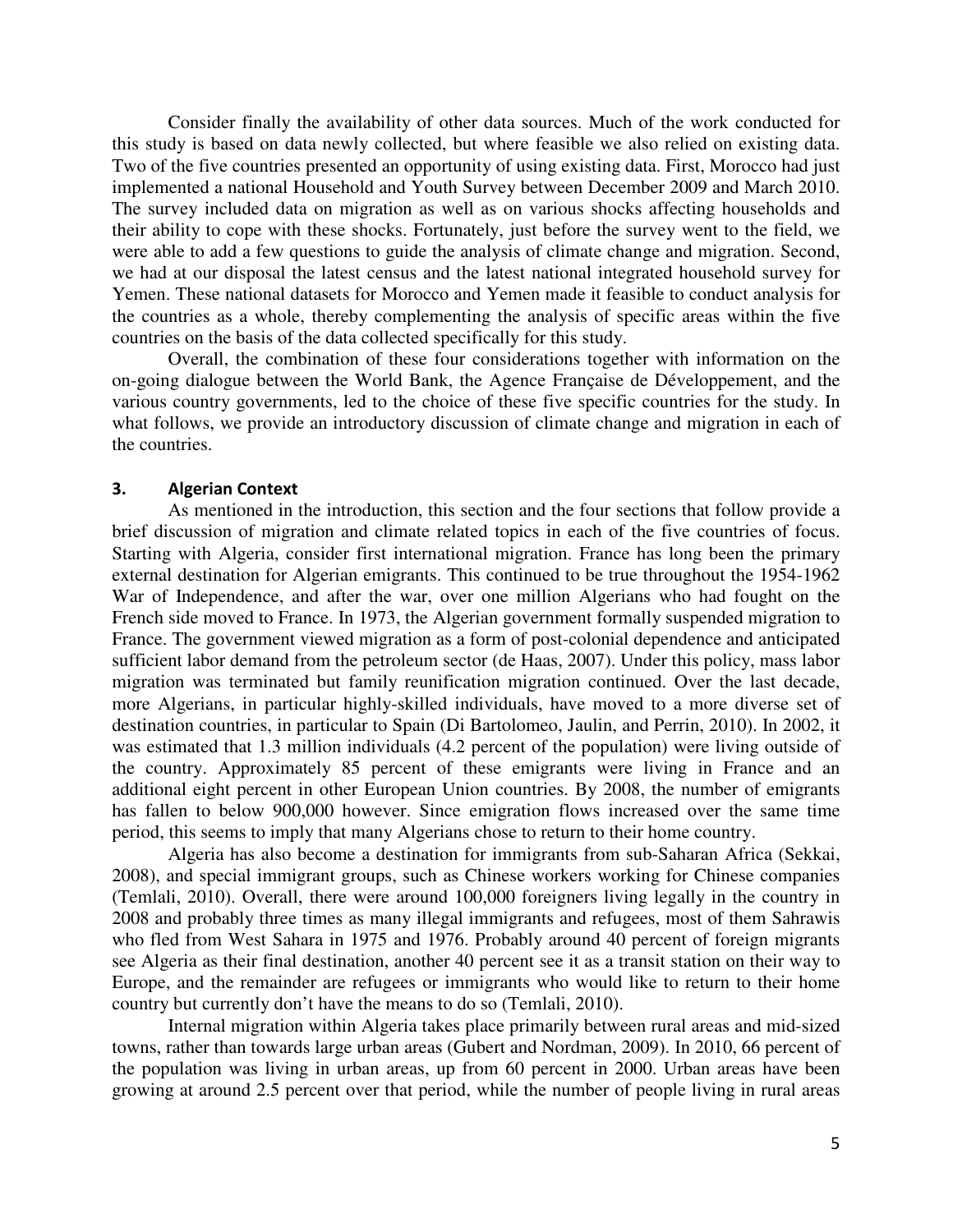has been declining (World Bank, 2011). In addition to voluntary moves, during the Algerian Civil War from 1992 to 2002, at least one million Algerians were forced to move within the country. Many of these refugees have not yet been able to return home (EACH-FOR, 2008).

As in other countries, unemployment is a key driver of migration flows, including for the case of highly skilled individuals (Di Bartolomeo et al., 2010; de Haas, 2007). Although unemployment declined from 29.3 percent in 1999 to 10.2 percent in 2009, rates among under-30 year olds are typically twice as high as the national and even higher among young highly educated individuals (Ministry of Territorial Management and Environment [MATE], 2010). It is worth noting, however, that unemployment is on average higher among Algerian-born individuals residing abroad than in Algeria itself (European Commission, 2010).

Consider next the question of environmental degradation and climate change. The Algerian territory encompasses three main geographic regions: the Tell in the north, the high planes in the center, and the Sahara in the South of the country. The littoral region of the north is the most densely populated, with 63 percent of the population on four percent of the territory. One tenth of the population lives in the Sahara, which represents 85 percent of the territory. The majority of arable land (three percent of the territory), as well as the majority of industry are located in the coastal region, while the region of the High Plains dominated by semi-nomadic pastoral cultures. The coast and the Tellian Atlas are in a temperate climate zone, with warm summers and mild and rainy winters; the High Plaines and the Saharian Atlas have an arid climate, with low and irregular rainfall, cold winters and very hot summers; and the Sahara has a desert climate (MATE, 2010). Slow-onset environmental degradation is an issue throughout Algeria and the country is already subjected to water stress. Mean annual precipitation ranges from 800-1,000 mm in the East of the Tellian Atlas to 20-150mm in the Sahara. Since 1975, precipitation has gradually decreased, with currently only 600 cubic meters of fresh water per habitant and year, a level below the U.N. defined scarcity threshold of 1,000 cubic meters (MATE, 2010). Based on FAO data and World Population Prospects data, Fargues (2008) estimates that this amount will not drastically decrease until 2030, but it may decline after that.

Apart from water scarcity, another environmental problem affecting Algerian agriculture is soil erosion and desertification. In the Algerian steppes 3.5 percent of the land is already subject to desertification or being irreparably damaged, and more than 50 percent of the territory is either highly sensitive or sensitive to desertification (MATE, 2010). For the future, Cline (2007) estimates shortfalls in agricultural yields by 2080 ranging between 28 to 36 percent versus the baseline of 2003, while Rousset and Arrus (2006, cited in Gubert and Nordman, 2009) predict that by 2020, agricultural yields could decrease from 5 to 14 percent as a result of environmental problems exacerbated by climate change.

Extreme climate events are also frequent, with parts of the northern region of the country highly vulnerable to droughts (such as the several-year long drought of the early 1990s), cold waves (January 2005), flash floods (possibly associated with mud slides) due to heavy rainfall (in November 2001, October 2002 and October 2008), and heat waves (summer 2003). The consequences of these events range from large harvest losses and destruction of homes to deaths. For instance, in November 2001 the municipality of Bal El Oud in the region of Algier registered a rainfall of 290mm, 40 percent of the mean annual precipitation, in less than 17 hours. In the wake of this event, in this municipality alone, 712 people died, 115 had disappeared, 311 were injured, and 1454 families lost their home. Since 1975, both droughts and flooding have become more common, and there are concerns that this trend will continue in the future (MATE, 2010). On the other hand forest fires, which are only partly a result from the climate, have become less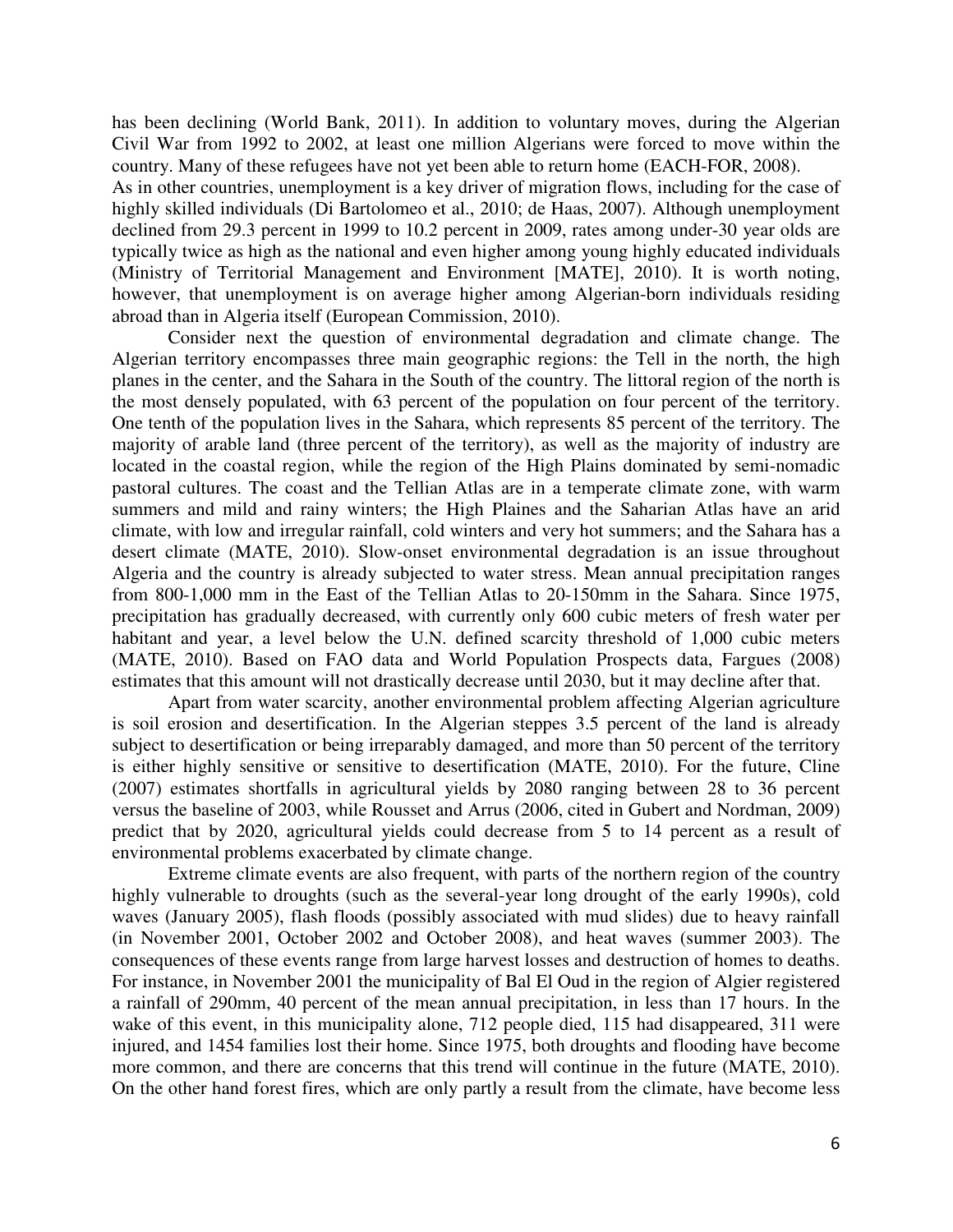common and severe since 2001, due in part to increased surveillance and the implementation of an early warning and intervention system (MATE, 2010). Despite being predicted to have the highest rise in sea levels in North Africa by 2030 (NIC, 2009) less than one percent of the population may be affected by sea level rises (Sowers and Weinthal, 2010).

Consider finally the link between environmental degradation, climate change, and migration. To our knowledge, no studies are available on how past environmental shocks have affected migratory movements in Algeria, or how they may be related in the future. A conference hosted by the National Intelligence Council concluded that Algeria is less economically vulnerable to climate change because a large percentage of its GDP (30 percent) is derived from oil and natural gas and because agriculture and tourism play a limited role for the country's economy (NIC, 2009), both in terms of GDP and labor force share (only 14 percent of the labor force is employed in the agricultural sector according to the CIA, 2011). This may suggest that climate-induced out-migration will not drastically increase due to climate stress. However, Algeria already has to import 45 percent of its food, a percentage that may increase in the future due to increasing desertification, soil erosion, and water shortages, so that climate change may exacerbate the food security situation, leading to refugee flows (Brown and Crawford, 2009).

In terms of the policy framework, Algeria has been party to the United Nations Framework Convention on Climate Change (UNFCC) since 1993, and it ratified the Kyoto Protocol in 2005 as a non-Annex I party country. In 1996, Algeria also ratified the Convention on the Fight against Desertification. Key government agencies include the High Council on Environment and Sustainable Development (Haut Conseil de l'Environnement et du Développement Durable) created in 1994 and charged with evaluating the environmental situation, develop strategies, and follow international policy. The Ministry of Territorial Planning and Environment (Ministère de l'Aménagement du Territoire et de l'Environnement) was created in 2000 and charged with implementing environmental policy. In particular, the ministry is tasked with preventing pollution, protecting biodiversity and natural spaces, promoting environmental education, and managing the National Environmental Fund, which provides funding for environmental protection projects. The General Environmental Inspection (Inspection Générale de l'Environnement) was created in 1996 to oversee the implementation of environmental policy. Other governmental agencies have related mandates, including the Agricultural Ministry and the Ministry for Water Resources. A Law for the Protection of the Environment and Sustainable Development has been adopted, as well as a National Action Plan for the Environment and Sustainable Development (Plan National d'Actions pour l'Environnement et le Développement Durable). The National Scheme of Territorial Management (Schema National d'Aménagement du Territoire) 2030 was approved in 2009.

In terms of projects, one traditional area of focus has been to implement a 'green barrier' (barrage vert) to reduce desertification and erosion through reforestation in the Saharian Atlas. A project was started in 1996 but halted in the late 1980s. Today, an important initiative is the National Program on Agricultural Development (Programme National de Développement de l'Agriculture) which aims to ensure food security, increase incomes and living standards in the rural regions, and manage scarce natural resources. For 2009 to 2014, 12,000 projects potentially benefiting 12 million people were planned (MATE, 2010). Initiatives to secure water supply include the building of 15 new dams between 2004 and 2009 and the planning of 13 additional ones, a pilot desalinization plant in Algier and plans to build 13 such plants across the coast, water recuperation, the building of channels, and a 65 percent increase in irrigated surfaces from 2000 to 2009 (MATE, 2010). The National Environmental Strategy (Stratégie Nationale de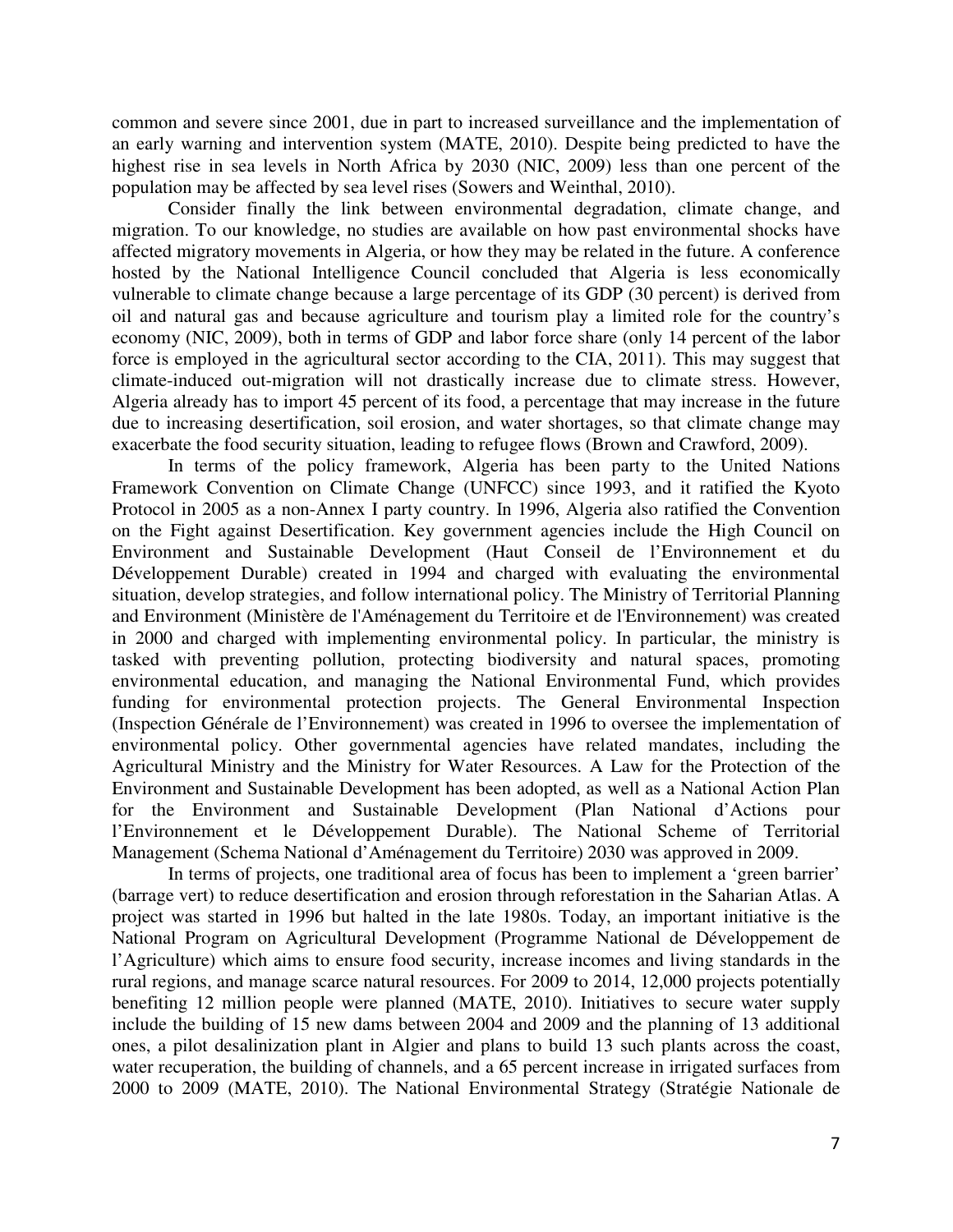l'Environment) for the 2001-2010 period includes an educational component, targeting for instance teachers and television stations as multipliers. A pilot project launched in 2002 with UNIDO funded environmental education in 50 schools, and since 2005, environmental education has become part of the school curriculum at the primary and secondary level at 1,000 schools.

Non-governmental efforts are also underway with funding or technical assistance from donors. For example, in partnership with the government and UNOPS and with funding from IFAD, local actors have defined a development plan for their mountainous region with the aim of reducing rural poverty. Canada's IDRC has funded a project on environmental and natural resources management capacity building to support local researchers through hosting a workshop and through a small grants program from 2003 to 2006. The IOM is planning a number of projects whose goals are to build local capacity for planning rural development and sustainable management of natural resources (including water and land), and to create stable and diversified income for rural populations. At the request of the national government, UNDP carried out a program formulation mission that sought to communicate with local and national private and public actors, and to define common guidelines by which these actors could manage their climate-change related projects. And the FAO has been running a Special Program for Food Security since 2005, with around 60 projects and covering around 5,300 households.

#### **4. Egyptian Context**

It is estimated that 2.7 million Egyptians reside abroad (IOM, 2010), 70 percent of whom are in other Arab countries, and especially Saudi Arabia (with 0.92 million Egyptians), followed by Libya, Jordan, and Kuwait. Among non-Arab countries, the United States is the most common emigrant destination, with 0.3 million Egyptian immigrants. Highly-educated individuals, such as doctors and engineers, are most likely to emigrate permanently (EACH-FOR, 2009a). In total, around five percent of the tertiary educated were living abroad in 2000 (World Bank, 2010). There are no reliable estimates of the extent of illegal emigration, but the EACH-FOR report states that *"there are tens – if not hundreds – of Egyptians who have been caught illegally attempting to cross the Mediterranean,"* and the 2007 EU-Egypt Action Plan contains some general clauses on cooperation on migration control (European Union, 2007). From 2000 to 2010, the number of foreign-born individuals living in Egypt increased from 170,000 to 245,000 (World Bank, 2011). However, these figures are likely to be underestimates. Immigrants include labor migrants from Arab and African countries, Europe and the United States, and refugees from Palestinian, Somali, Ethiopian and Eritrean nationalities (Zohry, 2006).

The most important internal migration flows are from the south to the north, from both south and north to the Canal Zone, and from rural areas to Cairo and Alexandria (Zohry, 2005). Over the past decade the urban population growth was at 1.9 percent, which is similar to the national average, so that urbanization remains just below 43 percent. Reasons cited for historic migration include rising population density in areas where agriculture could not be expanded further geographically, decreasing economic opportunities, and unemployment. In addition, involuntary migration occurred in response to the 1967 Arab-Israeli war, which displaced 750,000 people, and to the construction of the Aswan Dam, which displaced 100,000 people, primarily of the Nubian ethnicity. While temporary and circular migration–traditionally very important – continues to occur, it used to be driven by seasonality, with primarily agricultural workers moving to cities when there was no work for them in rural areas. Today, the seasons appear to have much less of an influence on these circular moves (Zohry, 2005).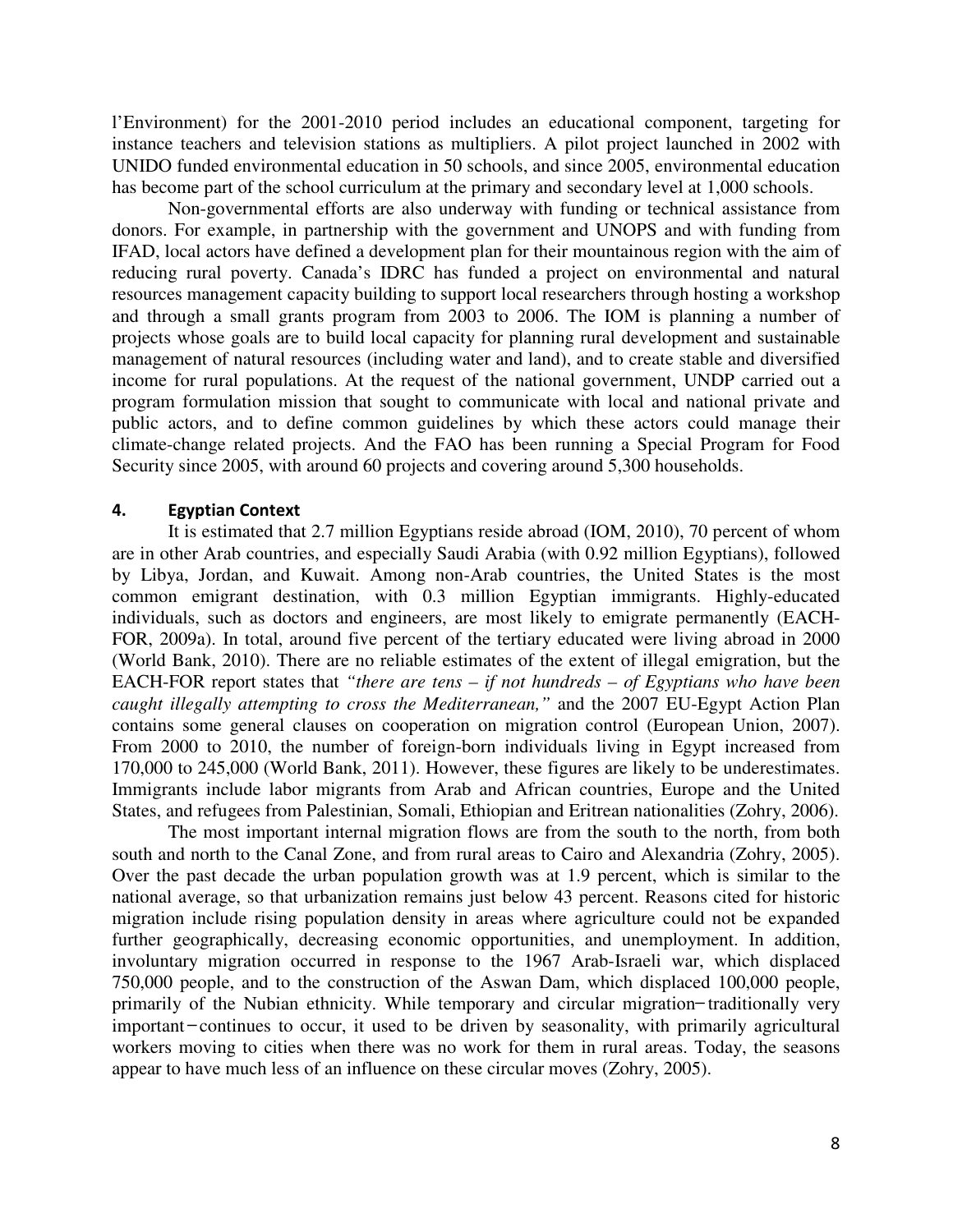Egypt has a primarily desert climate. During the winter there are some rains and mild temperatures in the coastal areas of lower Egypt, while upper Egypt is dry with warm weather. In the summer, the entire country experiences hot and dry weather (EEAA, 2010). From 1961 to 2000, mean temperatures were steadily rising, and in Upper Egypt and the Western Desert, the number of days on which temperatures equaled or exceeded 45 degrees Celsius (113 Fahrenheit) increased. The severity and frequency of extreme weather events—including sand storms, dense haze, and flooding—have also been increasing over the 1972 to 2002 period.

Some eighty percent of the water is used in the agriculture sector, which accounted for 13.8 percent of GDP in 2006/2007 and employed 55 percent of the Egyptian labor force (EEAA, 2010). Because 95 percent of Egyptian agriculture is irrigated and all but five percent of Egypt's water supply comes from the Nile River, the impacts of climate change on temperature and precipitation levels and on Nile flows are of vital importance. Under three global circulation models, it is estimated that Nile flows could either decrease by between 10 percent and 75 percent or increase by one third relative to the 1996 level of 84 billion m3 (EEAA, 2010). In another paper, ten out of ten scenarios predicted losses from 5 to 50 percent in 2020; and nine of ten scenarios predicted long-term decreases between 10 to 90 percent by 2095 (Strezpek et al., 2001, cited in EEAA, 2010). While Egypt is relatively well equipped to deal with one-year droughts through the water stored by the High Aswan Dam, long-term decreases in Nile flows would be a major problem (Agrawala et al., 2008). In addition, it is estimated that solely through the expected rise in temperature the production of major crops will decrease – for instance for rice by 15 percent by 2050 and by 36 percent in 2100 (Abou-Hadid, 2006, in EEAA, 2010). Land degradation through pollution and salinization may further negatively affect agricultural output (EACH-FOR, 2009c).

With a 3,500 km coastline and much of the economy and population being concentrated in these areas, sea-level rises will also have an impact. For instance, El-Raey et al. (1999, in EACH-For, 2008) estimates that a 0.18 meter rise would lead to a loss of employment of 32,000 and a rise in half a meter would lead to a loss of 195,000 jobs in Alexandria; and in a recent presentation by Shalaby (2010), it is argued that sea level rises may reduce the Egyptian agricultural area in the Nile delta by 12-15 percent. An environmental factor that is already displacing people today—and which is likely to become more severe in the future—is desertification. Advancing sand dunes in the Western desert are swallowing entire villages, forcing their inhabitants to move (Warner et al., 2008). Thus, Warner et al. found that more than 70 percent of internal migrants that they interviewed in the Nile Delta and Valley, newly reclaimed desert and slums in Old Cairo named land degradation and water shortages as root causes in their migration decision. Another environment factor that may cause future migratory movements is a rise of the sea level. Dasgupta et al. (2007, in EACH-FOR, 2009b) predict that a one-meter sea-level rise would displace around 10 percent of the Egyptian population.

Demographic pressures may further influence future migration flows. It is projected that that Egypt's population, which in 2006 was approximately 77 million, will increase to 92-100 million by 2020 and 104-119 million by 2030 (EEAA, 2010). This population growth will put strains on the environment, for instance reducing the available water per capita from 1000  $m<sup>3</sup>$  in the early 1990s to 468  $m<sup>3</sup>$  in 2030, assuming that Egypt will continue to be able to get its current fixed share of Nile water as was laid out in a water sharing agreement in 1959 (EEAA, 2010).

The policy framework regulating the use of water from the Nile dates back to a 1959 agreement between the Nile states establishing fixed water quotas. In addition, the Nile Basin Initiative was launched in 1999 with the aim to *"achieve sustainable socioeconomic development*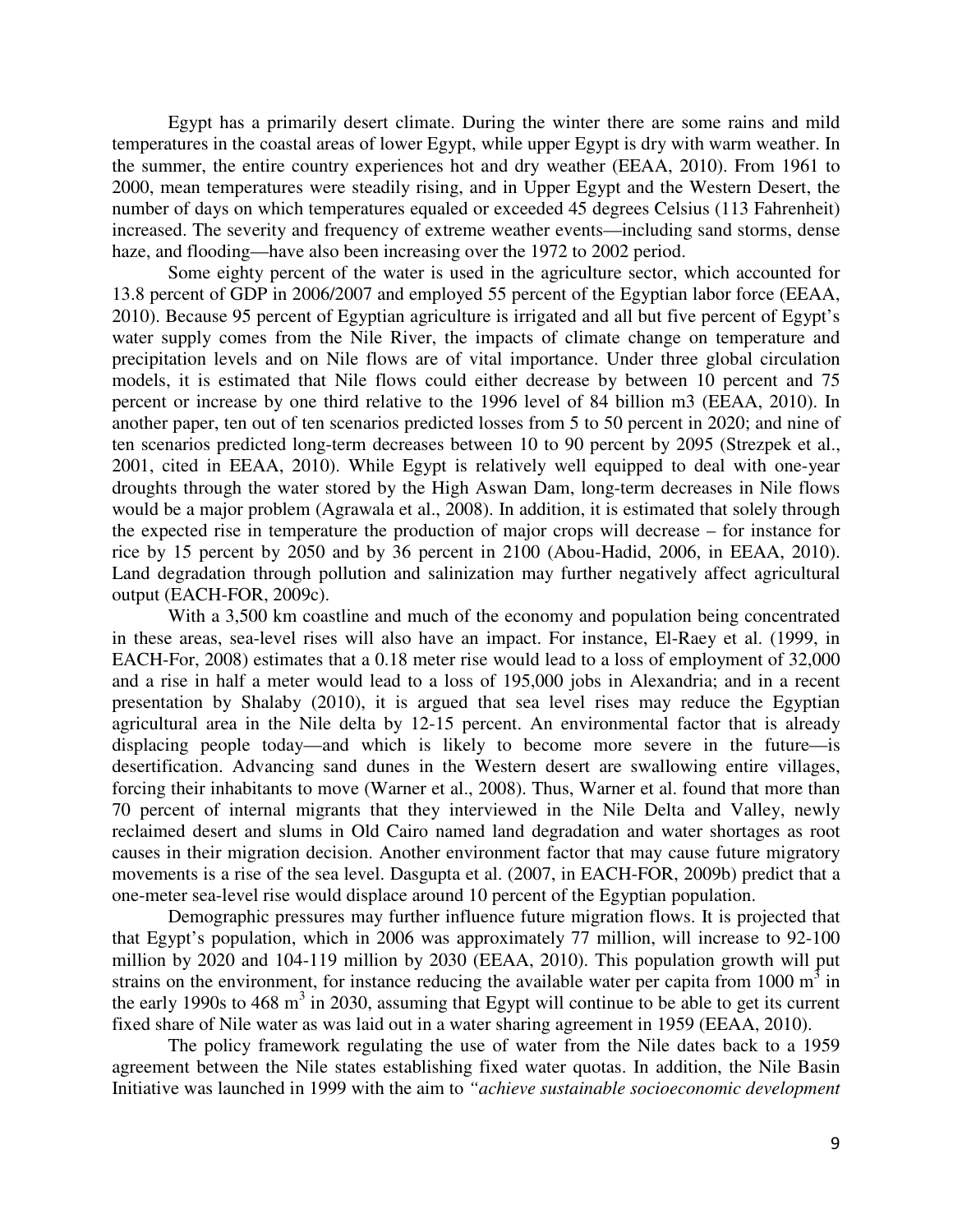*through the equitable utilization of, and benefit from, the common Nile basin water resources"*, such as planning projects on the efficient use of water (EACH-FOR, 2009b). Egypt ratified the United Nations Convention to Combat Desertification in 1995 as one of the first four countries to do so. The main obligation under the Convention is the formulation of National Action Programs, which Egypt has done in 2005. Egypt signed the UN Framework Convention on Climate Change in 1992 and ratified the Kyoto protocol in 2005. As a non-Annex I party country, Egypt is required to submit national communications. A climate change unit was established in 1992 within the Egyptian Environmental Affairs Agency (EEAA), the executive arm of Egypt's First Minister of State for Environmental Affairs. Its goal is to coordinate all national and international activities related to climate change. The National Committee on Climate Change headed by the Minister of State for Environmental Affairs was established in 1997. It oversees national policies regarding climate change. A variety of other bodies, such as a National Authority for the Clean Development Mechanism, ministerial committees for climate change within the ministries of Agriculture and of Water Resources also exist (EEAA, 2010).

An important project under implementation for some time is the New Valley Project with four 5-year development plans laid out from 1996 to 2017. Under the project the Ministry of Housing, Utilities and Urban Communities was to construct new cities in the Western desert, and millions of Egyptians were to be resettled. This would have extended the populated area from 4 to 25 percent of the territory. Five cities were constructed from 1996 to 2006 and other cities were restructured and extended (EEAA, 2010). However, even though soil quality in the region is very good, it is one of the hottest places in Africa, and water evaporation and soil salinization are threats (EACH-FOR, 2009b). Individuals who have already moved to the region have noted these issues, and also complained about a lack of key infrastructure. Another project is led by *t*he Ministry of Agriculture and Land Reclamation and the Ministry of Water Resources and Irrigation. The two ministries have developed a plan to reclaim 3.7 million acres of land by 2017, with the required water being procured through a more efficient water use and increasing the use of non-conventional water resources (EEAA, 2010). The Ministry of Agriculture and Land Reclamation, in collaboration with the IFAD and FAO, also develops stress resistant crops and disseminates information in response to climate change.

Due to a growing population, per capita fresh water resources are likely to decline even without decreases in Nile water flows. In response, the 2005 Water Resource Plan by the Ministry of Water Resources aims to improve the irrigation system, change cropping patterns, and support weed control, rainwater harvesting, desalinization, etc. (EEAA, 2010). The plan, if successful, could increase irrigation by 50 to 75 percent, and the ministry collaborates with UNESCO in the forecasting of climate change impacts on the Nile flow. Also, compared to other developing countries, Egypt is very engaged in coastal vulnerability assessments, and in carrying out adaptation procedures that respond to current threats, such as beach nourishment projects in Alexandria and the reinforcement of a sea wall. However, relative to the magnitude of changes that may be expected in the future, these projects are not yet sufficient (Agrawala et al., 2004). Finally, in its second national communication under the UNFCC, the EEAA outlines further adaptation, project and research needs and the need to establish a Ministerial Committee headed by the prime minister that would review literature, develop a draft policy for addressing climate change, and develop four five-year plans (EEAA, 2010).

Many international organizations are supporting governmental and non-governmental efforts in various ways. As done for Algeria earlier, a few examples include support the UNDP Global Environmental Facility Small Grants programme, with 60 percent of the 175 grants that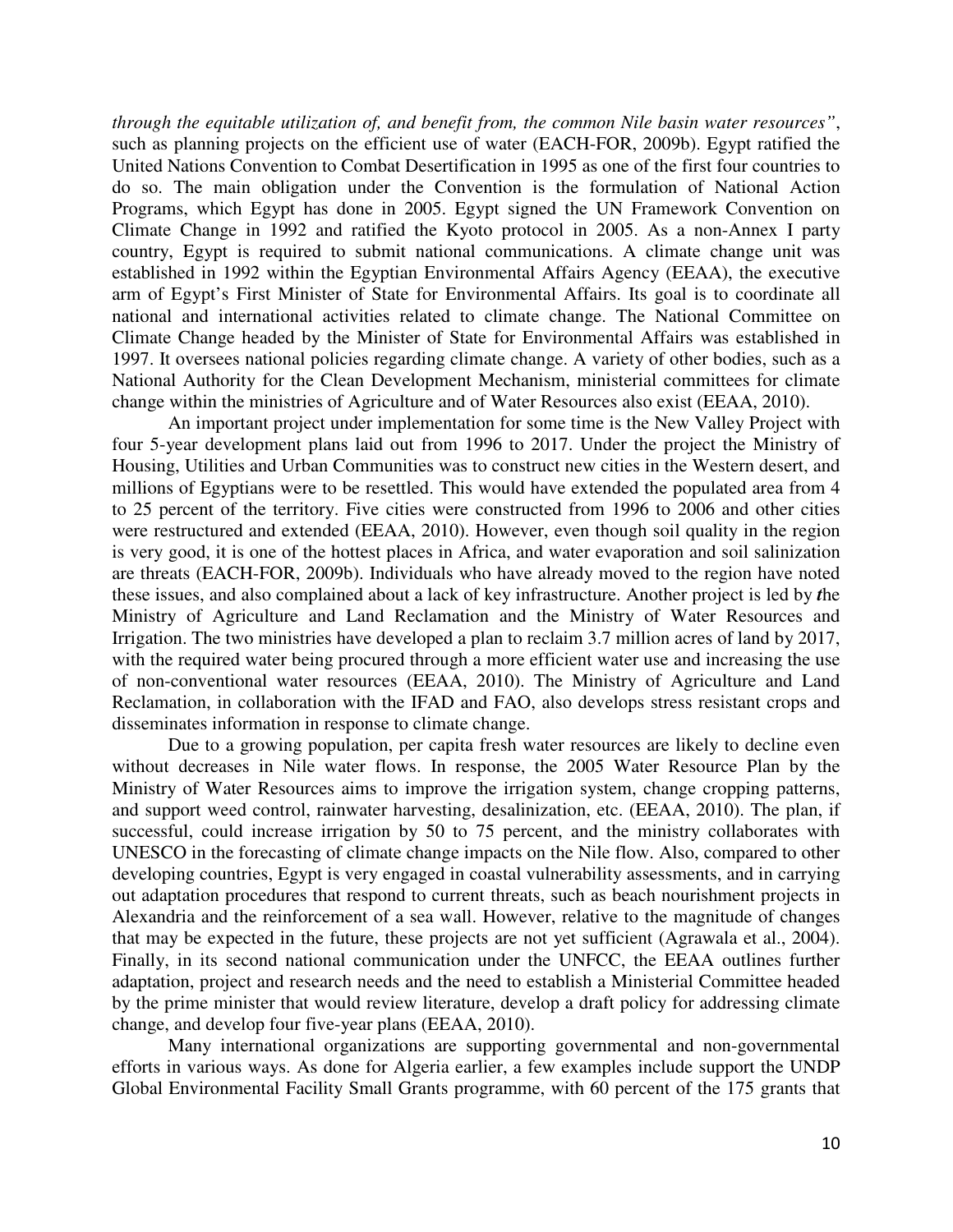were allocated carried out by non-governmental organizations (EEAA, 2010). UNDP also provides expertise to various Egyptian governmental agencies for instance on renewable energy and energy efficiency and on the financing of environmental projects, and on crisis and risk management. The UNHCR carries out activities related to refugees in Egypt, on the basis of a 1954 framework agreement between the organization and the Egyptian government (UNHCR, 2011). Current FAO projects in Egypt include an assessment of the risks from a sea level rise for groundwater and agriculture in the Nile Delta, the establishment of a monitoring system of the implementation of the sustainable agriculture strategy in 2030, or address income generation activities in rural areas, such as breeding goats or rabbits, for women and youths.

#### **5. Moroccan Context**

International migration by Moroccans has traditionally been and remains primarily directed towards Western Europe. It is estimated that two million Moroccans, 85 percent of all emigrants, are currently living in Europe. During the 1960s and 1970s, emigrants were mainly guest workers; from the 1970s to the 1990s, family reunification was the main form of migration. Since then, the share of illegal emigration in migration flows has been on the rise, partly driven by increasing activities in the agricultural and construction sectors in Southern Europe (EACH-FOR, 2008). The majority of emigrants are unskilled; but in 2000, nearly 20 percent of tertiaryeducated individuals were living abroad (Gubert and Nordman, 2009; World Bank, 2011). For decades the Moroccan government encouraged emigration for economic and political reasons. More recently, the government has started cooperating with the European Union on the prevention of illegal migration of Moroccans and sub-Saharan Africans, for whom Morocco is an important transit country on their way to Europe. For instance, Morocco participates in joint navy patrols, and takes in both Moroccans and other nationals who are apprehended by border forces. In return, the country receives development assistance. It is estimated that there are 10- 20,000 illegal immigrants in Morocco (IOM, undated).

Internal migration flows are larger than international flows. These movements are predominately rural to urban, which explains why cities have been growing at more than four times the rate as rural areas over the 2000 to 2010 period. During that time, the urbanization rate increased from 53 to 56 percent. However, as rural areas and small and medium-sized towns have become more developed partly due to remittances from international migrants, they have become more attractive as destinations in their own right (GCIM, 2005).

Morocco's inhabitants are already experiencing deteriorating environmental conditions and shocks that may put their livelihoods at risk, and it is expected that climate change will exacerbate this trend. Shifts include a decrease in precipitation, increasing risks of droughts, more dry areas towards the North of the country, and less ground water. Despite a low per-capita water usage of 500 m<sup>3</sup>, Morocco is experiencing water stress. These water shortages are predominantly caused by climatic factors in the south and the pressure of population growth in the northern parts of the country (EACH-FOR, 2008). More than 80 percent of water is used in agriculture, even though only 13 percent of cropped land is irrigated. The Moroccan government estimates that at least until 2020, subject to sufficient investments in infrastructure, water needs will be met (Kingdom of Morocco, 2001). However, the EACH-FOR study (2008) suggests that by 2025, per capita available water resources will have decreased by 30 percent. Under different climate scenarios developed by a consortium of international (World Bank, Food and Agriculture Organization) and national organizations (such as INRA), it is expected that agricultural output will not be drastically affected by climate change until 2030. Subsequently, however, there may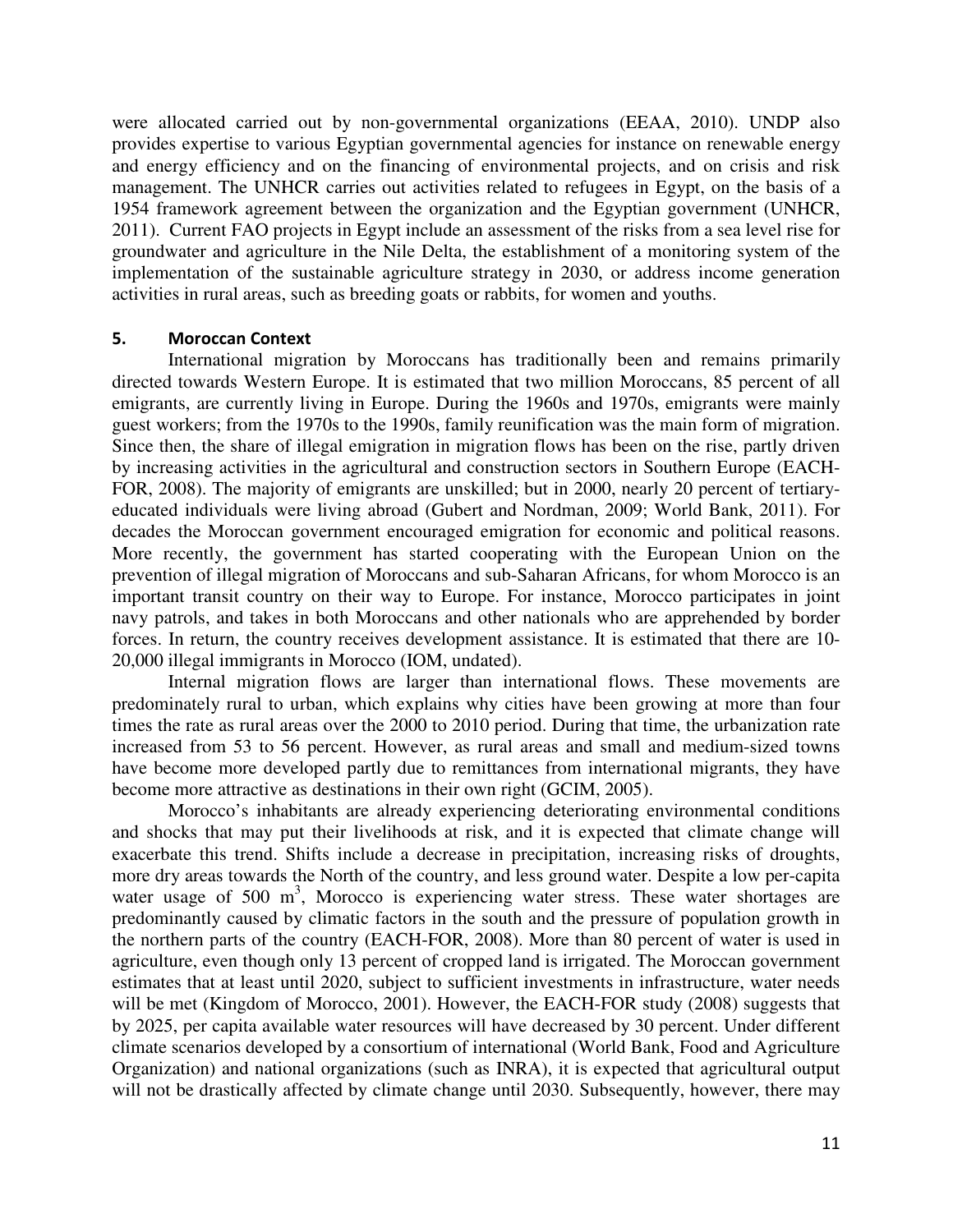be a strong decrease in agricultural output particularly in the northern and center-west parts of the country, where rainwater-based agriculture is currently predominant. The study also points out that the country faces uncertain declines in revenues from irrigation-based agriculture.

In a country where 40 percent of the population is employed in agriculture, and where nearly 70 percent of the poor live in rural areas (World Bank and Agence Française de Développement, undated), environmental shocks and resultant decreases in agricultural output are likely to negatively affect the livelihood of many individuals, and this creates the potential for migration movements. In addition, Morocco has 3,500 km of coastline, so that an increasing number of floods and as well as a rising sea level may also induce future migration movements.

While as for the other countries, there is currently no study that we know of that systematically evaluates how past environment changes influenced migration movements in Morocco, or how it might be expected to do so in the future, a recent report prepared for the U.S. National Intelligence Council (CENTRA Technology and Scitor Corporation, 2009) suggests that *"climatic stress will add to the already substantial movement of population from rural areas into cities"* in Northern Africa, and speculates that the cyclical movements in agricultural output that have been accompanied by cyclical movements of population between rural and urban areas in Morocco in the past might be replicated in the future. Another study points out that following a severe drought in 2007, two thirds of the illegal migrants arrested in Spain were from the farming and mining region of Khouribga (EACH-FOR, 2008). This suggests a link between environmental shocks and migration exists, and that at least some of the induced migration will be international. A case study by Hamza, El Faskaoui and Fermin (2009) based on a survey of 30 households in two oasis villages in the Middle Draa Valley of Southern Morocco found that environmental degradation was a major factor for either past or intended migration, with lack of access to services and opportunities also being major contributing factors.

In terms of policy framework, Morocco ratified the UNFCCC in 1995 and the Kyoto protocol in 2002. As for the other countries, as non-Annex I party country, Morocco is required to submit national communications. Morocco also ratified the United Nations Convention to Combat Desertification in 1996 and it submitted a National Action Plan in 2002. Under the National Action Plan against Climate Change adopted in 2009 plan, the Ministry for Agriculture is responsible for projects including the development of wheat varieties resistant to drought periods and parasites, the creation of systems of irrigation supplemental to present rain-fed cultures and an evaluation the expected impact of climate change on the fish population (Kingdom of Morocco, 2009). In addition, the second pillar of the 2008 'Plan Marco Vert' (Moroccan Green plan) is specifically aimed at reducing poverty. The more than 300 projects outlined in the plan are expected to target 500,000 to 600,000 farmers, representing 40 percent of all Moroccan farmers, and to cost 15 to 16 million dirhams (US\$ 2 million). The aim is to allow farmers to switch to crops that are less sensitive to variations in rainfall, such as olive and almond trees and cacti, to diversify their crop, and to improve agricultural techniques (Ministry of Agriculture and Fishery, 2008; Aujourd'hui, 2008).

The High Commission for Water, Forests and the Fight against Desertification is responsible for the National Action Plan for the fight against Desertification adopted in 2001. Implementation by 2020 is to include the development of an early warning system against droughts. The Water Department of the State Secretary for Water and Environment is planning a variety of adaptive measures for the 2010 to 2030 period, including building protective structures against floods, developing a plan as well as hydraulic basins for drought periods, educating the public and farmers against water wastage, changing the water pricing system for irrigated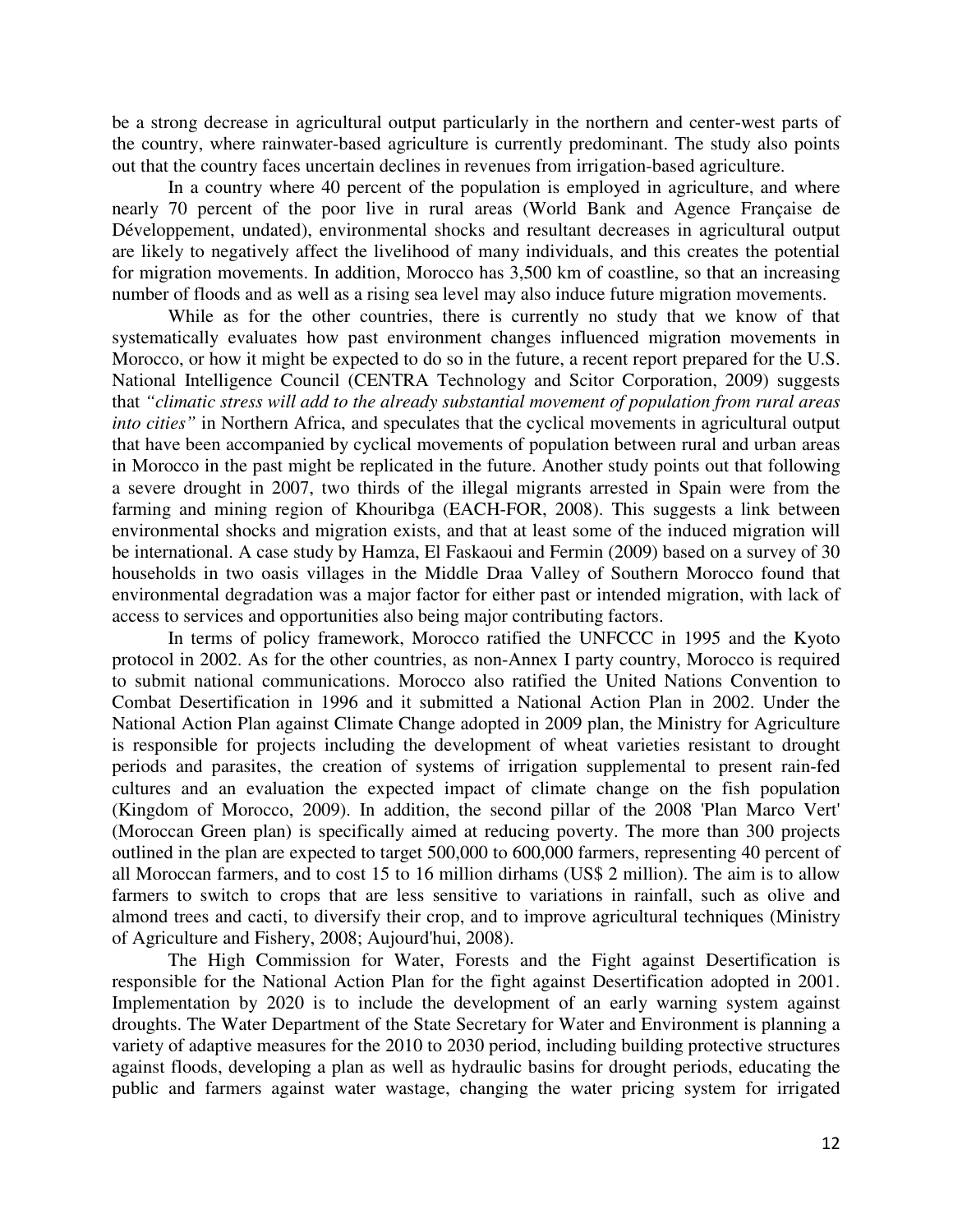agriculture, etc. The population living at sites with extremely high flood risk is to be relocated, with the Ministry for Housing, Urbanism and Regional Planning charged with such relocations (Kingdom of Morocco, 2009). The Department of Environment, following the ratification of the UNFCCC and of the Kyoto protocol, has set up a number of administrative units and committees that are concerned primarily with developing mitigating rather than adaptive strategies. In addition, the Department of the Environment decided in 2011 to prepare a national strategy on climate change with a national plan including a large number of new activities in this area, especially for water management.

Examples of support provided by donors include four projects financed by Canada's IDRC and the United Kingdom's DFID. The projects aim to increase the adaptive capabilities to climate changes of two villages in plane and mountainous regions, address water scarcity and water management in the Saiss Bassin in Northern Morocco, hold workshops for communitybased adaptation to desertification and reduction of water resources, and prepare coastal communities to be able to adapt to phenomenon linked to climate change. They are carried out with non-governmental national partners including INRA (National Institute for Agricultural Research), ENFI (National School for Forestry Engineers), the University Al Akhawayn, and RIOD Maroc, a Moroccan network of non-governmental and community-based organizations.

As an example, the project in the coastal areas combined efforts to collect rainwater and to develop new farming and soil preservation techniques in conjunction with the villagers with training efforts for women, such as literacy classes, since women cannot move as easily in response to environmental shocks as men (EMWIS, 2010). The IOM has an office in Morocco since 2007, and is principally concerned with voluntary return projects for irregular migrants in the country. An example of a currently ongoing UNDP program is a program intended to increase the adaptability of oases to climate change. It aims to strengthen local long-term planning mechanisms and explore financing options for adaptive measures. The World Bank is currently financing a project on Integrating Climate Change into the Plan Marco Vert. It aims to strengthen the capacity of public and private institutions to integrate climate change adaptations into projects aimed at small farmers in five target regions (World Bank, 2011).

#### **6. Syrian Context**

International out-migration is high in Syria, although estimates of its extent vary. According to Kawakibi (2009), 18 percent of Syrians have migrated abroad, and a study by the Syrian Commission for Family Affairs estimated that in 2007, 3.4 million people (15 percent of the total population) lived abroad (Marzouk, 2010). But another report by the United Nations stated that in 2005, less than 750,000 Syrians were living abroad (Marzouk, 2010). Still, it appears that throughout the 2000s, emigration has increased. While the majority of emigrants during the 1960s and 1970s moved to the Persian Gulf, circular migration with Lebanon, Jordan, and the Gulf states became more common in recent decades. There is also some evidence of brain drain: while only 0.9 percent of Syrians live in OECD countries, the emigration rate of individuals with tertiary education to these countries in 2000 was 3.7 percent (Dumont, 2006).

Syria is also a receiving country for migrants and especially refugees, including Iraqis since 2003 and Lebanese in 2006 (Kawakibi, 2009). As a result, while in 2000 5.6 percent of the population was made of immigrants, this had increased to 10.2 percent by 2010 (World Bank, 2011). In addition, Khawaja (2002) found that 14 percent of the Syrian population migrated internally from one administrative unit to another at some point during their life, and that around 5 percent migrated during the previous five years. The most common moves are from rural to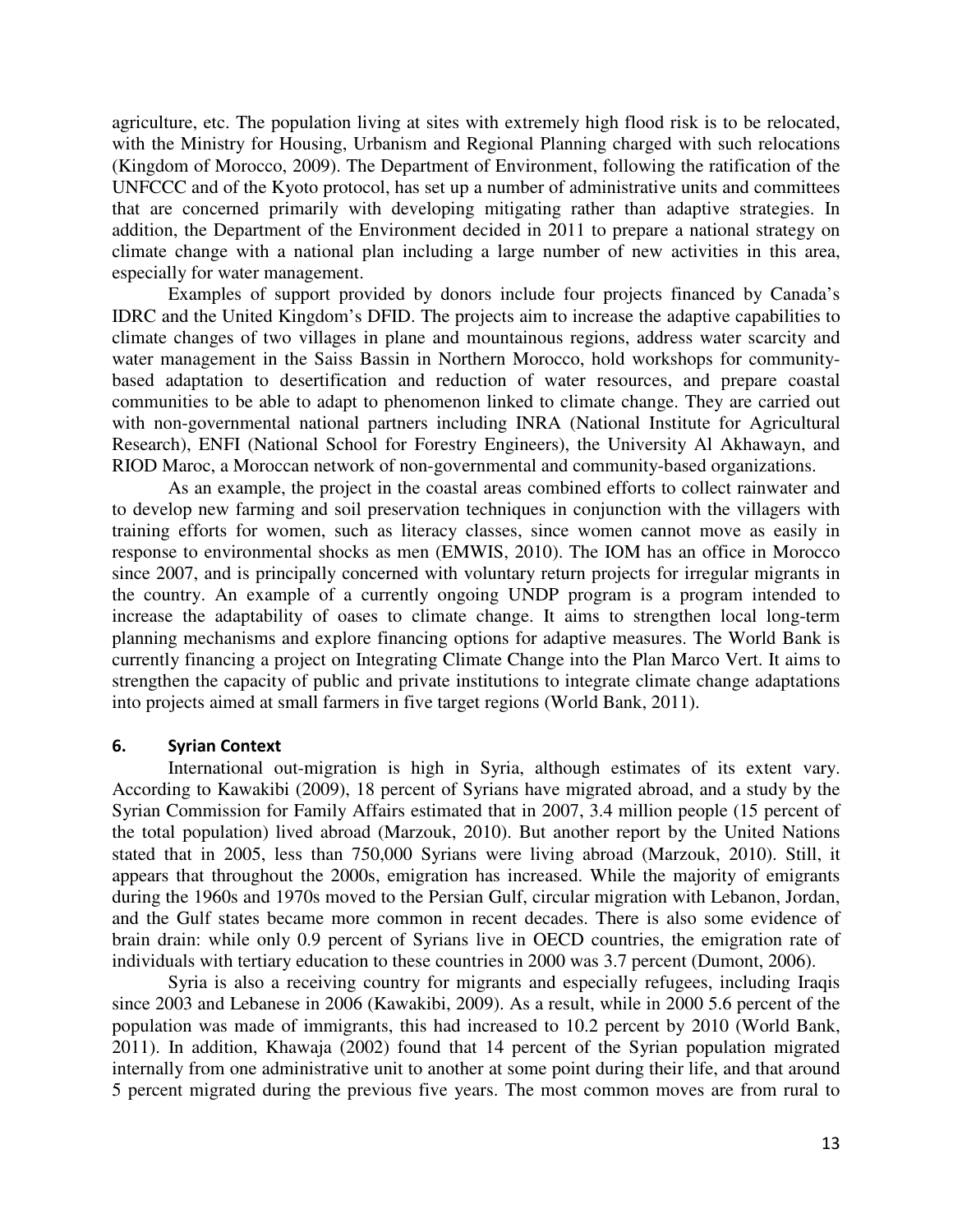urban areas, which in 2010 were home to 55 percent of the population, up from 52 percent in 2010 (World Bank, 2010). Khawaja sees this as a lower than expected internal migration rate, and suggests that the main reasons for this are the high percentage of people who own their apartment or houses, and the relative equal distribution of access to social services and even wages throughout the country. Surveys indicate that moves for family reasons are more common than those for work-related motives, but internal migration may have recently increased.

Syria is an arid to semi-arid country. A third (32 percent) of the land is cultivated, of which 75 percent is rainfed and 45 percent is pastures. Since the 1980s, the country has been able to meet its own food needs and even export food. However, today the country is witnessing a deteriorating environment and a more adverse climate. Between 1980 and 2006, 13 percent of agricultural land was downgraded because of human activity. Rainfall decreased by 10mm per year (with an annual average of 300mm per year) from 1956 to 2006 (El-Atrache, 2009), with large regional variation. For example, the northern and northeastern parts of the country have experienced decreasing precipitation in winter, while the northern and central regions have experienced more rain in autumn (Ministry of State for Environmental Affairs [MSEA], 2010). Summer temperatures have risen significantly, particularly in the coastal zones (Qabbani, 2010; MSEA, 2010). From 2006 to 2009, Syria experienced a severe drought (Sowers and Weinthal, 2010), and droughts may become more common in the future (MSEA, 2010). Rises in the sea level will be another potential consequence of climate change, with an estimated 3.8 percent of the coastal population potentially being affected. Among those affected, 2-6,000 farming families may lose their livelihoods and homes (MSEA, 2010).

Syria uses 18 billion  $m<sup>3</sup>$  of water per year, in excess of the estimated 15 billion  $m<sup>3</sup>$  of renewable resources. The agricultural sector is responsible for 90 percent of water usage. With an available  $1,000 \text{ m}^3$  of water per capita and year, Syria is on the threshold of water poverty (MSEA, 2010). Population growth, decreases in precipitation, pollution, and increased demand due to development are likely to decrease consumption, possibly to 500 cubic meters per person per year in 2025. Syria's first National Communication to the United Nations Framework Convention on Climate Change reports that between 2010 and 2100, annual precipitation could decrease between 34 to 75mm, and temperatures could rise by 2.8 to 7 percent (Qabbani, 2010). Based on the CROPWAT irrigation management model of the FAO, it was estimated that under these scenarios, irrigated wheat agriculture in the Hassakeh governorate could experience a reduction in yield of 16 percent by the end of the century, while yields from non-irrigated land could drop by more than 20 percent if no additional irrigation be provided (MSEA, 2010).

To the best of our knowledge there are very few systematic studies on how past environmental changes have impacted migration in Syria. Khawaja (2002) did explicitly ask whether environmental problems were related to the decision to move, but the low incidence of individuals naming work or income as reasons for migration may suggest that at least in the late 1990s and early 2000s, climate factors were not a prime motive for migration. However, in a country where 45 percent of the rural population work in agriculture, and 75 percent of the cultivated land is not irrigated, as temperatures rise and precipitation falls, this may change in the future, especially in periods of droughts (Qabbani, 2010).

Past experience suggests that migratory movements in response to large-scale environmental shocks may be substantial. For instance, a study by the Canadian International Institute for Sustainable Development suggests that 160 villages in the north-east of the country were entirely abandoned during the 2007/2008 period of the current drought that has lasted since 2006 (El-Atrache, 2009; Sowers and Weinthal, 2010). An assessment mission of the Syrian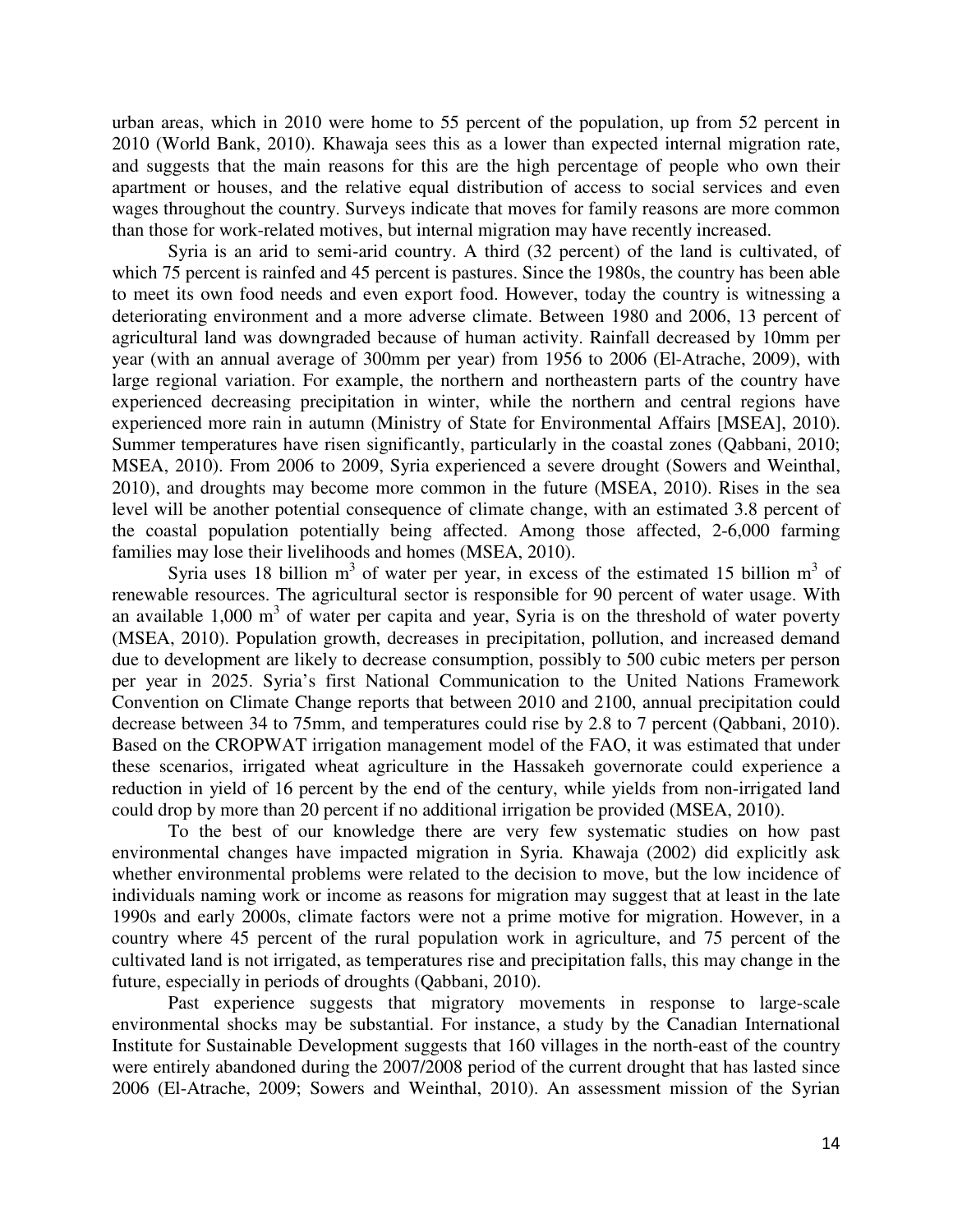government and the UN estimated that the drought has affected 1.3 million inhabitants of Eastern Syria. More than 800,000 persons lost their entire livelihood, with small-scale farmers and herders being particularly affected. Many initially tried to react to the drought by selling livestock below prices, reducing food intake, and selling assets (Alqusairi, undated), but eventually, an estimated 40,000 to 60,000 households migrated in response to the drought (DREF, 2009). Among these, 200,000 to 300,000 people were from the Al-Hasakeh governorate, representing 13-20 percent of the total previous population and 41-62 percent of the affected population (DREF, 2009). Such massive moves put pressure on urban infrastructure, reduce economic growth, and lead to worsening educational and health outcomes among migrants. Unusually, migration was predominantly by entire families, rather than just men.

In terms of policy framework, Syria ratified the UNFCCC in 1996 and signed the Kyoto Protocol in 2005. As the other four countries, it is required to submit national communications. The country ratified the International Convention to Combat Desertification in 1997, and it fulfilled its obligation to submit a National Action Plan in 2002. The Ministry of State for Environmental Affairs (MSEA) was established as the first one in the Arab World. It is primarily engaged in the research into and establishment of mitigation strategies, and is less focused on adaptation (Eido, 2006). It is also responsible for applying environmental law (MSEA, 2010). The Council for the Protection of the Environment is an inter-ministerial body tasked to set policy and coordinate environmental activities between different ministries (MSEA, 2010).

Syria has not yet developed and implemented wide-ranging adaptation policies with regards to climate change. The objectives of the Syrian Agricultural Strategy for 2001-2010 did not define sustainability, or adaptation to climate change, as a policy objective (NAPC, 2006). The focus was on increasing producers' income, introducing modern technologies and increasing the contribution of the agricultural sector to the country's GDP. The mid-term assessment of the strategy showed increased agricultural productivity; but it appears that aspects of the policy that would lead to a more sustainable agriculture, such as switching to more suitable crops and making the use of modern irrigation techniques more widespread were still facing difficulties. Nevertheless, in its first National Communication to the UNFCCC, a number of possible future adaptation measures are discussed. These include preparing a national water master plan, enforcing water-related laws and regulations, improving irrigation efficiency and rain collection techniques, rationalizing water use, rehabilitating dams, reviewing agricultural policy under the changed conditions of climate change, further pursuing agricultural research, developing suitable land use policies, and modernizing farm management and farming technology (MSEA, 2010). And in response to the most recent drought, the Syrian government and the UN Country Team developed a Drought Response Plan. The government handed out emergency aid, veterinary services, vaccinations and food assistance (Alqusairi, undated; FAO, 2009).

In areas with 250-350 mm of rainfall per year, as well as in hilly and mountainous areas, the government has implemented a number of policies and projects aimed at improving living conditions, for instance through improving road infrastructure, increasing agricultural productivity, land reclamation, and giving women access to income-generating activities. From 2002 to 2007, the government also implemented a project of unemployment alleviation loans that provided loans to small, intermediate and large enterprises, as well as household and small project grants. The project was extended and further institutionalized in 2006 (National Agricultural Policy Center [NAPC], 2008). A preliminary evaluation of these policies based on a pilot study concluded that improvements in rural infrastructure and agricultural employment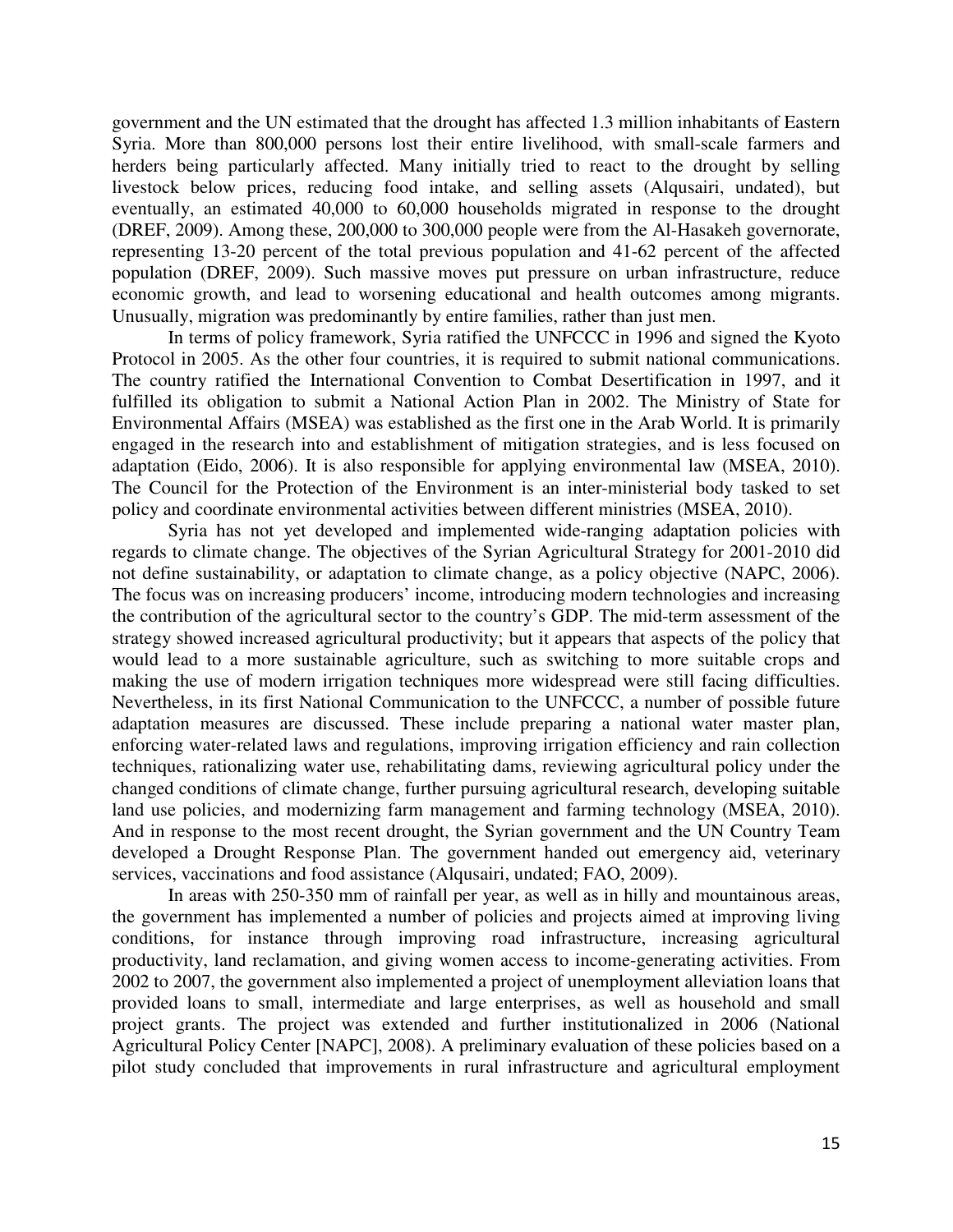opportunities may have led to increased migration to rural areas, though these are not by any means large enough to offset the large rural-to-urban migration flows (NAPC, 2008).

Support by donors for coping with and adaptation to climate change may also be less extensive in Syria than ion the four other countries of focus of this study. Examples of such support include the delivery by the Syrian Arab Red Crescent of food parcels to 8,000 families during the recent drought (DREF, 2009), and assistance provided by the IOM for the resettlement of foreign refugees and migration management. The United Nations High Commissioner for refugees also provides various services to Iraqi refugees in Syria.

#### **7. Yemeni Context**

Yemenis have been migrating out of the country to oil-producing Arab Gulf States, North America, and Europe for several decades. The current stock of Yemeni emigrants is estimated at 1,134,700, or 4.7 percent of the population. Migrants constitute six percent of the tertiaryeducated population. The main destination countries for migrants remain Saudi Arabia, the UAE, and the United States (Ratha, Mohapatra and Silwal, 2010). Yemen is also a country of passage for migrants from Sub-Saharan Africa (Fargues and Bensaad, 2007) and a destination for an increasing number of refugees (UNHCR, 2011). Some 60 percent of immigrants are Somali, 30 percent Ethiopian, and 10 percent Eritrean and from other nationalities (Al-Ariqi, 2010). Currently, immigrations constitute 2.1 percent of the population.

Internal migration is primarily directed towards urban areas, which constitute an increasing share of total population and are experiencing faster population growth than rural areas. In 2010, urban areas constituted 31 percent of the total population, up from 26 percent in 2000 (World Bank, 2011). Although urban population growth rates have fallen slightly between 2000 and 2010 from 4.9 percent per year to 4.7 percent per year, urban population growth is more than twice that of the rural population, at 2.0 percent per year. In addition to voluntary migration, 350,000 individuals have been displaced since 2004 by a violent conflict between insurgents and the government in Northern Yemen (IOM, 2010).

Although weather data for Yemen may be less accurate than for other countries, making it more difficult to construct future climate change scenarios (Al-Tholaya, 2010), annual mean temperature appears to have increased by 1.8 degrees Celsius since 1960. Temperatures are expected to increase by 1.2 to 3.3 degrees Celsius by 2060 and 1.6 to 5.4 by 2090. Monthly rainfall has fallen by 1.2 mm since 1960, a decrease of nine percent. In the future, sea-level rises may also threaten the coastal cities, in particular Aden (Al-Tholaya, 2010).

Predictions about future rainfall trends vary by climatological model, with some models predicting increased rainfall while others predict decreased rainfall (McSweeney, New, and Lizcano, 2009). Decreased rainfall has the potential to harm rainfed agriculture, which constitutes an important fraction of Yemen's cereal production (FAOUN, 2009). Even without decreases in rainfall, water scarcity will be a challenge due to limited water resources, population growth, and the water use for the production of khat. In 1955, per capita water availability was 1,098 cubic meters, but by 1990 it had fallen to 460 cubic meters per capita (Republic of Yemen, 2008). Moreover, projections suggest that under business-as-usual scenarios per capita water availability will fall further to 150 cubic feet (Republic of Yemen, 2008).

A study by McKinsey suggests that water shortages could lead to the loss of 750,000 jobs and a decrease in income of 25 percent (Rudolf, 2010). In the capital Sana'a in particular, water is currently being extracted at four times the replenishment rate. According to reports based on a World Bank-funded assessment of the Sana'a basin, the capital city's water resources are being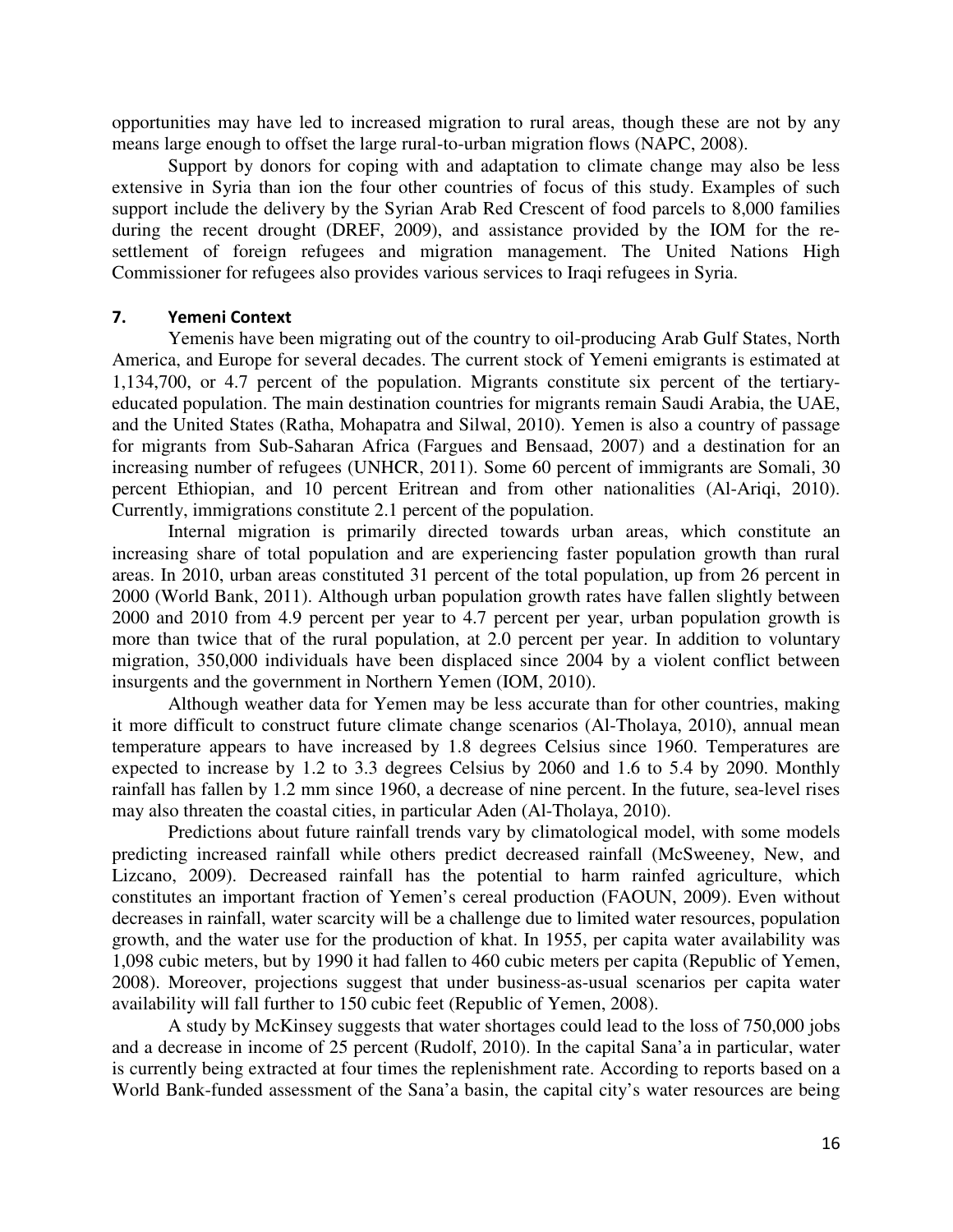depleted by a fast-growing population (IRIN 2010b), and the expanding urban population is due in part to migration from rural to urban areas (Boucek 2009). Projections suggest Sana'a may deplete is economically-viable water supplies—primarily groundwater— in a decade (IRIN 2010b; see also Rudolf, 2010; Sowers and Weinthal, 2010). Extreme weather events are also becoming more common. For instance, Wynter (2009) reports that flash floods are becoming increasingly more common, endangering the life of villagers that live close by.

There is little systematic research into how past environmental change has impacted migration in Yemen, but Yemen's population is quite vulnerable to climate shocks. While agriculture generates only 15 percent of GDP, it employs more than 55 percent of the active population. Decreases in agricultural yields are expected in the future, which would impact livelihoods. Some 84 percent of the rural poor are dependent on rainfed subsistence agriculture, a form of agriculture that is highly vulnerable to the impact of climate change (World Bank, 2010). Environmental changes affecting the agricultural sector could increase rural to urban migration.

Yemen became party to the UNFCCC in 1992, and signed the Kyoto protocol in 2004. As a non-Annex I party country, it is required to submit national communications. Yemen is also party to the UN Convention to Combat Desertification. In 2008, the government adopted a plan by the Ministry of Water and Environment to increase available water resources. The plan calls for assessing climate change impacts on water resources and improving climate monitoring. The plan first targeted Sana'a, calling for the city to gather and harvest 70 percent of its rainwater in by 2012. By 2020, the plan calls for 40 percent rainwater to be harvested in the rest of the country (Sorel, 2010). However, there has been little visible progress toward these goals (IRIN, 2010a). In 2009, the Environmental Protection Authority outlined 22 adaptation projects that were identified as the most urgent through a participatory process with multiple local and national stakeholders. The proposed projects include rainwater harvesting, disaster preparedness to extreme weather events, desalinization of sea water, promotion of modern irrigation technologies, improved crop management, establish a national research center on climate change and adaptation issues, develop and implement sustainable land management strategies, and construct coastal defenses. Financing would come from donors and implementing agencies would include the Environmental Protection Authority (EPA), the Ministry of Agriculture and Irrigation, the Ministry of Water and Environment, the Civil Aviation and Meteorological Authority, and the Marine Science and Biological Research Authority. With Yemen being a pilot country under the World Bank's Pilot Program for Climate Resilience with the Minister of Water and Environment and the EPA as the main contact points, US\$ 1.5 million are available for adaptation projects (Climate Facts Update, 2010).

Examples of projects being supported by donors include a US\$13.5 million grant by the US government through the World Food Program to support humanitarian efforts (Sorel, 2010). IOM activities in Yemen include technical cooperation and training (funded by the European Union) on migration and border management, hosting conferences on labor migration with GCC countries as well as Somalia and Ethiopia, assisting government agencies with the fight against human trafficking, and providing emergency assistance to families displaced by the 2008 flooding in Hadramout and by conflict in northern Yemen (Al-Ariqi, 2010). Among other activities, UNDP assists Yemen with preparing its second National Communication to UNFCCC, provides capacity and institutional building, strategic planning and basin level water governance and management to manage Yemen's water resources, and provides technical assistance to help local authorities manage the recovery process after the 2008 flooding. The UNHCR provides assistance both to international displaced refugees, as well as to in particular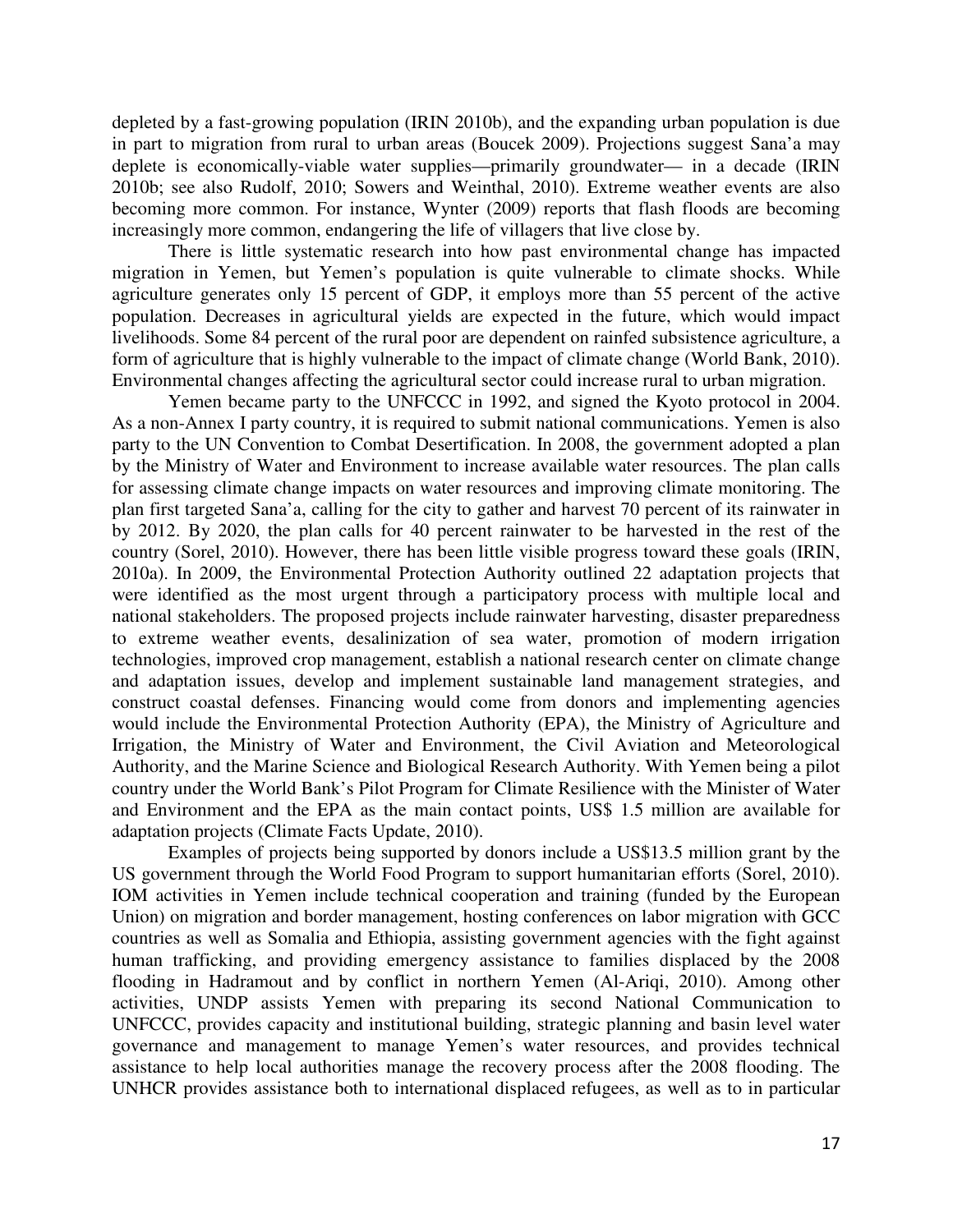Somali refugees. Among other activities, the FAO provides poor smallholder farmers with improved drought-resistance seeds, as well as fertilizers (FAO, 2009).

## **8. Conclusion**

The objective of this chapter was to explain the rationale for the choice of the focus countries in this study, and provide contextual background on each of the five countries. The focus countries were chosen because they tended to have large populations, be vulnerable to extreme weather events and especially droughts, represented various settings in terms of socioeconomic conditions, and provided access to other available data sources in some cases, on top of the data being collected specifically for the study. As to the contextual background about the countries, information was provided on traditional patterns of international and domestic migration as well as on the challenges faced by the various countries regarding climate change, and the ways the countries have organized themselves institutionally to respond to those challenges. While the countries are diverse, they do appear to face many common challenges.

# **References**

- Adaptation Learning Mechanism (ALM), *MENARID Adaptation to Climate Change Using Agriobiodiversity Resources in the Rainfed Highlands of Yemen*, 2009. As of September 22, 2011.
- Agoumi, A., *Vulnerability of North African Countries to Climatic Changes Adaptation and Implementation Strategies for Climate Change*, Winnipeg, Canada: International Institute for Sustainable Development, 2003.
- Agrawala, S., A. Moehner, M. El Raey, D. Conway, M. van Aalst, M. Hagenstad, and J. Smith, *Development and Climate Change in Egypt: Focus on Coastal Resources and the Nile*, Paris: Organisation for Economic Co-operation and Development (OECD), 2004.
- Ait Hamza, M., B. El Faskaoui, and A. Fermin, "Migration and Environmental Change in Morocco: The Case of Rural Oasis Villages in the Middle Draa Valley," EACH-FOR Case Study Report, 2009.
- Al-Ariqi, Y., "Fawzi Al-Zioud, office in charge of the IOM in Yemen, to the Yemen Times: 'IOM, through its cooperation with the EU, strives at empowering the government of Yemen and Civil Society to address many of the unique migration challenges Yemen faces today,'" *Yemen Times*, October 21, 2010. As of September 22, 2011.
- Alqusairi, D., *Risk Profile and Emergency Management of Syria*, undated.
- Al-Tholaya, A., "Climate Change in Yemen: Drastic changes in the coming 50 years," *Yemen Times*, May 3, 2010. As of September 22, 2011.
- Aujourd'hui, *Plan Maroc Vert: L'agriculture marocaine à la croisée des chemins* [Moroccan Green Plan: The Moroccan agriculture at the crossroads], April 25, 2008.
- Boucek, C., "Yemen: Avoiding a Downward Spiral, Carnegie Papers: Middle East Program," Number 102, Washington, DC: Carnegie Endowment for International Peace, September 2009. As of September 22, 2011.
- Brown, O., and A. Crawford, *Changements Climatiques et sécurité en Afrique Une étude réalisée pour le Forum des ministres des Affaires étrangères d'Afrique du Nord en 2009*, Winnipeg, Canada: International Institute for Sustainable Development, March 2009.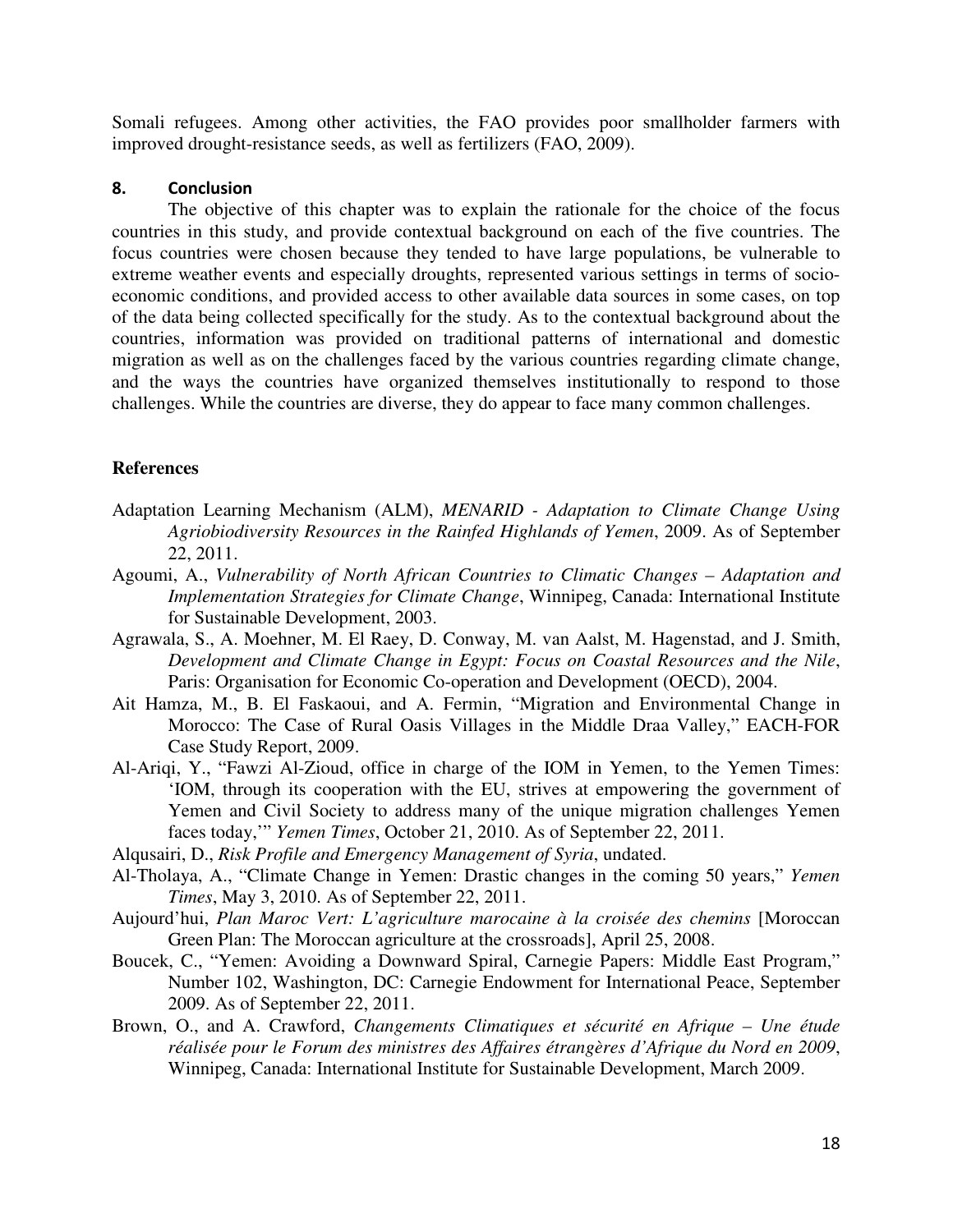- CENTRA Technology, Inc., and Scitor Corporation, "North Africa: The Impact of Climate Change to 2030. Geopolitical Implications," conference report prepared for the National Intelligence Council, 2009.
- Central Intelligence Agency (CIA), *The World Factbook Algeria,* August 2011.
- Climate Funds Update, *Pilot Program for Climate Resilience*, 2010.
- Cline, W. R., *Global Warming and Agriculture: Impact Estimates by Country,* Washington, DC: Center for Global Development/Peterson Institute for International Economics*,* July 2007.
- de Haas, H., *North African Migration Systems: Evolution, Transformations and Development Linkages,* Oxford, United Kingdom: University of Oxford International Migration Institute, 2007.
- de Regt, M., *Migration To and Through Yemen: The Case of Migrant Domestic Workers*, discussion, Egypt: American University Cario, 2007. .
- Di Bartolomeo, A., T. Jaulin, and D. Perrin, *CARIM Migration Profile -Algeria: The Demographic-Economic Framework of Migration,* Florence, Italy: European University Institute, December 2010.
- DREF Operation, "Syria: Drought," International Federation of Red Cross and Red Crescent Societies, August 3, 2009.
- Dumont, J.-C., "Immigrants from Arab Countries to the OECD: From the Past to the Future," *United Nations Expert Group Meeting on International Migration and Development in the Arab Region,* Beirut, Lebanon: United Nations Secretariat Population Division, May 15-17, 2006.
- EACH-FOR, *General Overview Study Middle East and Northern Africa,* Bonn, Germany: United Nations University, 2008.
- EACH-FOR. 2009a. Egypt Case Study Report. January 30, 2009.
- EACH-FOR. 2009b. D.2.5.1. General Overview Study Middle East and North Africa.
- EACH-FOR. 2009c. Egypt Case Study Report. January 30, 2009.
- EACH-FOR, *D.2.5.1. General Overview Study Middle East and Northern Africa*, February 14, 2008.
- Economic and Social Commission for Western Asia and League of Arab States (ESCWA and LAS), *Arab Region State of Implementation on Climate Change (Draft)*.
- Egyptian Environmental Affairs Agency (EEAA), *Egypt Second National Communication under the United Nations Framework Convention on Climate Change*, May 2010.
- Eido, M., *Stakeholder Analysis Climate Change in Syria*, Damascus: Ministry for Local Administration and Environment, July 2006.
- El-Atrache, T., "Syria: 160 Villages Deserted 'Due to Climate Change'," *Arab Environment Watch*, June 2, 2009
- EuropeAid, "Working Together: Fighting Illegal Immigration," *ENPI Special*, No. 6, September 2008.
- European Commission*, Labour Markets Performance and Migration Flows in Arab Meditterranean Countries: Determinants and Effects. Volume 2. National Background Papers Maghreb.* Brussels, Belgium: European Commission Directorate-General for Economic and Financial Affairs, occasional paper 60, April 2010.
- Euro-Mediterranean Information System on know-how in the water sector (EMWIS), *Morocco: Helping Village Women to Adapt to Climate Change,* August 18, 2010.
- European Union, *EU-Egypt Action Plan*, 2007.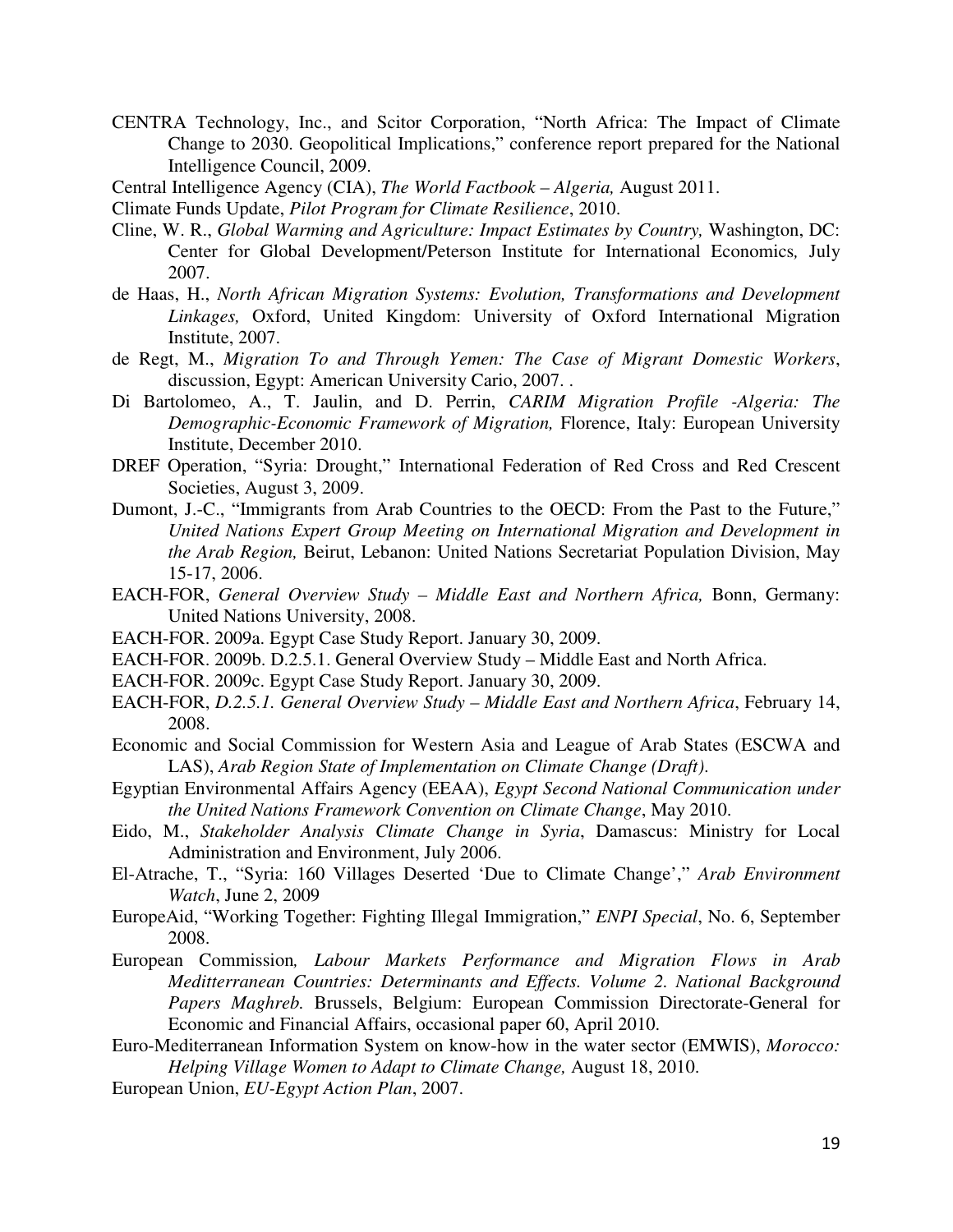- Fargues, P.*, Emerging Demographic Patterns across the Mediterranean and their Implications for Migration through 2030.* Washington, DC: Migration Policy Institute, 2008.
- Fargues, Philippe, and Ali Bensaad, *Senders Turned Into Receivers: Transit Migration in the Middle East and North Africa*, Florence, Italy: European University Institute, 2007.
- Food and Agriculture Organization [FAO], *Syria Drought Response Plan 2009*, August 11, 2009.
- Food and Agriculture Organization of the United Nations, *Algeria Country Brief*, undated.
- Food and Agriculture Organization (FAO), *FAO Technical Cooperation Department Field Programme Activities – Egypt*.
- Food and Agriculture Organization of the United Nations (FAOUN), "FAO/WFP Crop and Food Security Assessment Mission to Yemen," *Food and Agriculture Organization*, December 9, 2009.
- Global Commission on International Migration (GCIM), "Morocco's Migration Transition: Trends, Determinants and Future Scenarios," *Global Migration Perspectives*, No. 28, April 2005.
- Gubert, F., and C. J. Nordman, "Migration Trends in North Africa: Focus on Morocco, Tunisia and Algeria," *OECD Journal: General Papers*, Vol. 2009, No. 15, 2009, pp. 75-108.
- International Development Research Centre (IDRS)*, Projects in Algeria: Evaluation of Environment and Natural Resources Management Capacity Building Efforts in Algeria,*  undated.
- Institut Royal des Etudes Stratégiques [Royal Institute for Strategic Studies], *Présentation: Changements Climatiques.*
- International Organization for Migration, *IOM Activities Algeria,* undated. As of September 22,
- International Organization for Migration (IOM), *Morocco*, 2010.
- International Organization for Migration, *Country Profiles: Syria.*
- International Organization for Migration (IOM) Cairo, *Migration and Development in Egypt*, 2010.
- International Organization for Migration (IOM), *Africa & Middle East: IOM expands aid efforts to reach more conflict-affected displaced people and host communities*, press briefing, October 12, 2010.
- IRIN, *Yemen: Capital City Faces 2017 Water Crunch*, March 23, 2010b.
- IRIN, *Yemen: Failing to Harvest the Rain*, August 10, 2010a.
- Kawakibi, S., *La Gestion de la Migration en Syrie: Une perspective globale*, Florence, Italy: European University Institute, 2009.
- Khawaja, M., *Internal migration in Syria: Findings from a national survey*, Oslo, Norway: FAFO, report 375, 2002.
- Kingdom of Morocco, Ministry for Regional Planning, Urbanism, Housing and the Environment, *Communication Nationale Initiale à la Convention Cadre des Nations Unies sur les changements climatiques* [First National Communication for the United Nations Framework Convention on Climate Change], 2001.
- Kingdom of Morocco, *Plan national de lutte contre le réchauffement climatique* [National Action Plan Against Climate Change], November 2009.
- Libération, "Abdellatif Khattabi, coordinateur du project Adaptation au changement climatique au Maroc – ' La Vision 2010 n'a pas pris comptes des risques écologique'" [Abdellatif Khattabi, coordinator of the project 'Adaptation to Climate Change in Morocco' – 'The 2010 Vision did not take ecological risks into account'"], April 18, 2010.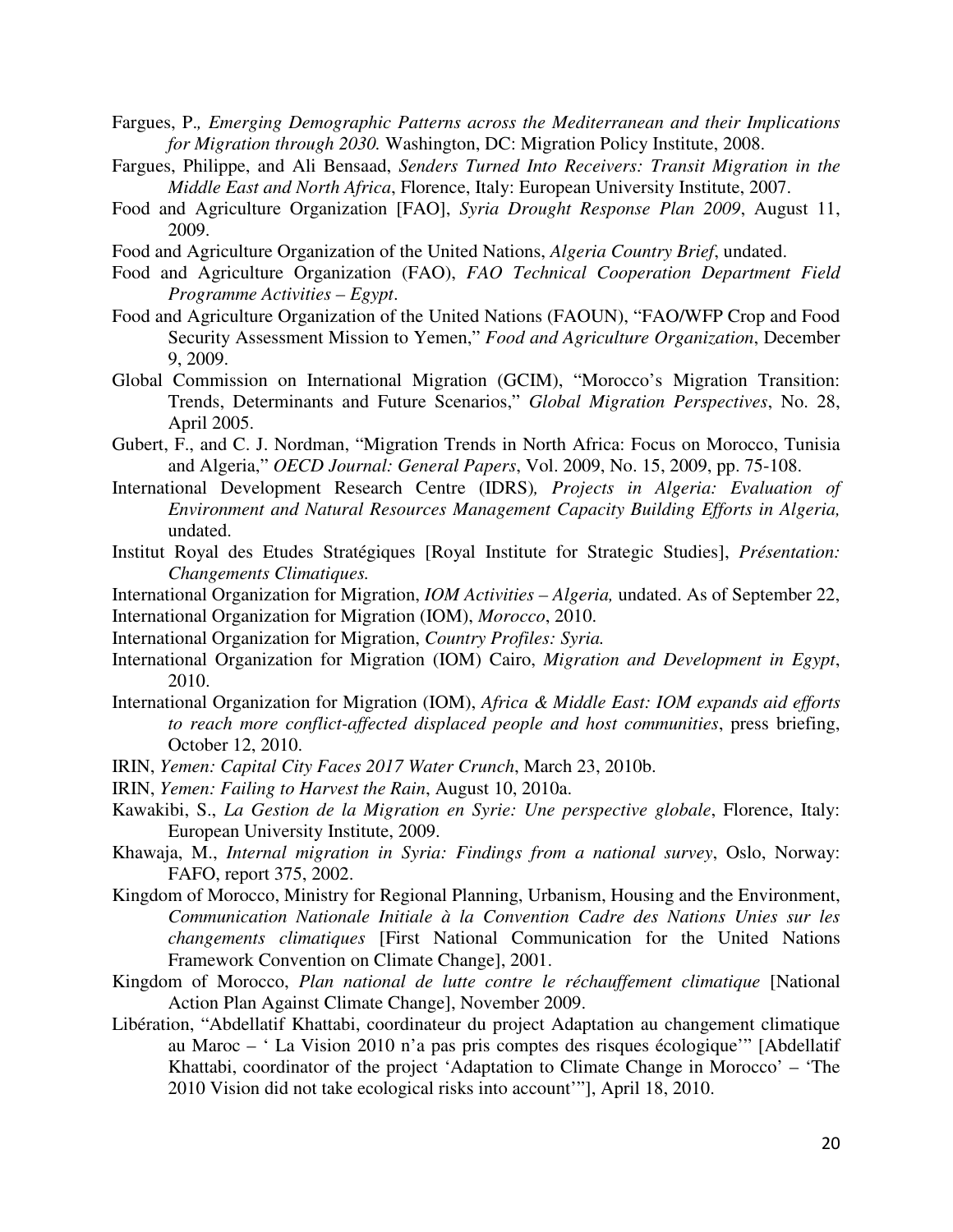- Libération, "Depuis une quarantaine d'années, le Maroc est soumis à des conditions difficiles Programme d'adaptation aux changements climatiques" [Morocco has been Subject to Difficult Conditions for the Past Forty Years – Adaptation Programme to Climate Change], May 20, 2009.
- Marzouk, N., *L*'é*migration syrienne hautement qualifi*é*e: les enjeux sociopolitiques,* Florence, Italy: European University Institute, 2010.
- McSweeney, C., M. New, and G. Lizcano, *Yemen:* Republic of Yemen, *Acceptance of Offer to Participate in the Pilot Program for Climate Resilience*, 2009.
- Ministère de l`Aménagement du Territoìre, et de l`Environnement (Ministry for Territorial Management and Environment; MATE), *Elaboration de la stratégie et du plan d'action national des changements climatiques. Communication nationale initiale*, 30 April 2001.
- Ministère de l`Aménagement du Territoìre, et de l`Environnement (Ministry for Territorial Management and Environment; MATE), *Seconde communication nationale de l'Algérie sur les changements climatiques à la CCNUCC*, 25 November, 2010.
- Ministry of Agriculture and Fishery, *Plan Maroc Vert. Présentation générale* [Moroccan Green Plan General Presentation], 2008.
- Ministry of State for Environmental Affairs, *Initial National Communication of the Syrian Arab Republic – Submitted to the United Nations Framework Convention on Climate Change*, April 2010.
- National Agricultural Policy Center, *Mid-term review of the Syrian Agricultural Strategy*, Damascus, Syria: Ministry of Agriculture and Agricultural Reform, October 2006.

\_\_\_\_\_\_\_\_\_\_\_\_\_\_\_\_, *Non-agricultural Activities in Rural Areas and Their Impacts on Agriculture in Selected Aareas of Syria,* Damascus, Syria: Ministry of Agriculture and Agricultural Reform: June 2008.

- National Intelligence Council. *North Africa: The Impact of Climate Change to 2030 Geopolitical Implications.* Conference Report prepared by CENTRA Technology, Inc., and Scitor Corporation, December 2009.
- Qabbani, A., "State of Denial," *Syria Today*, November 2010.
- Republic of Yemen, *National Adaptation Programme of Action*, 2008.
- Ratha, D., S. Mohapatra, and A. Silwal, *Migration and Remittances Factbook 2010*. .
- Rudolf, J. C., "In Yemen, water grows scarcer," *New York Times Green A blog about Energy and the Environment,* October 25, 2010.
- Sekkai, R., "Migrants target booming Algeria," *BBC Focus on Africa Magazine,* January 2, 2008.
- Shalaby, T., *The impact of climate change on migration: The Case of Egypt,* presentation at the First Workshop on Climate-Induced Migration and Displacement in MENA, June 15-16, 2010.
- Shidiwah, M., *Phase I Proposal for Yemen's Pilot Program for Climate Resilience*.
- Sorel, M. A., "Climate Change Exacerbates Yemen's Water Woes," *Foreign Policy Digest*, September 1, 2010.
- Sowers, J., and E. Weinthal, *Climate Change Adaptation in the Middle East and North Africa: Challenges and Opportunities*, The Dubai Initiative Working Paper No. 2, September 2010.
- Swain, A., "Water Wars: Fact or Fiction?" *Futures*, Vol. 33, 2001, pp. 769–781.

Temlali, Y., *Algeria, Land of E(Im)migration*, 2010.

*UNDP Climate Change Profile*, documentation, 2009.